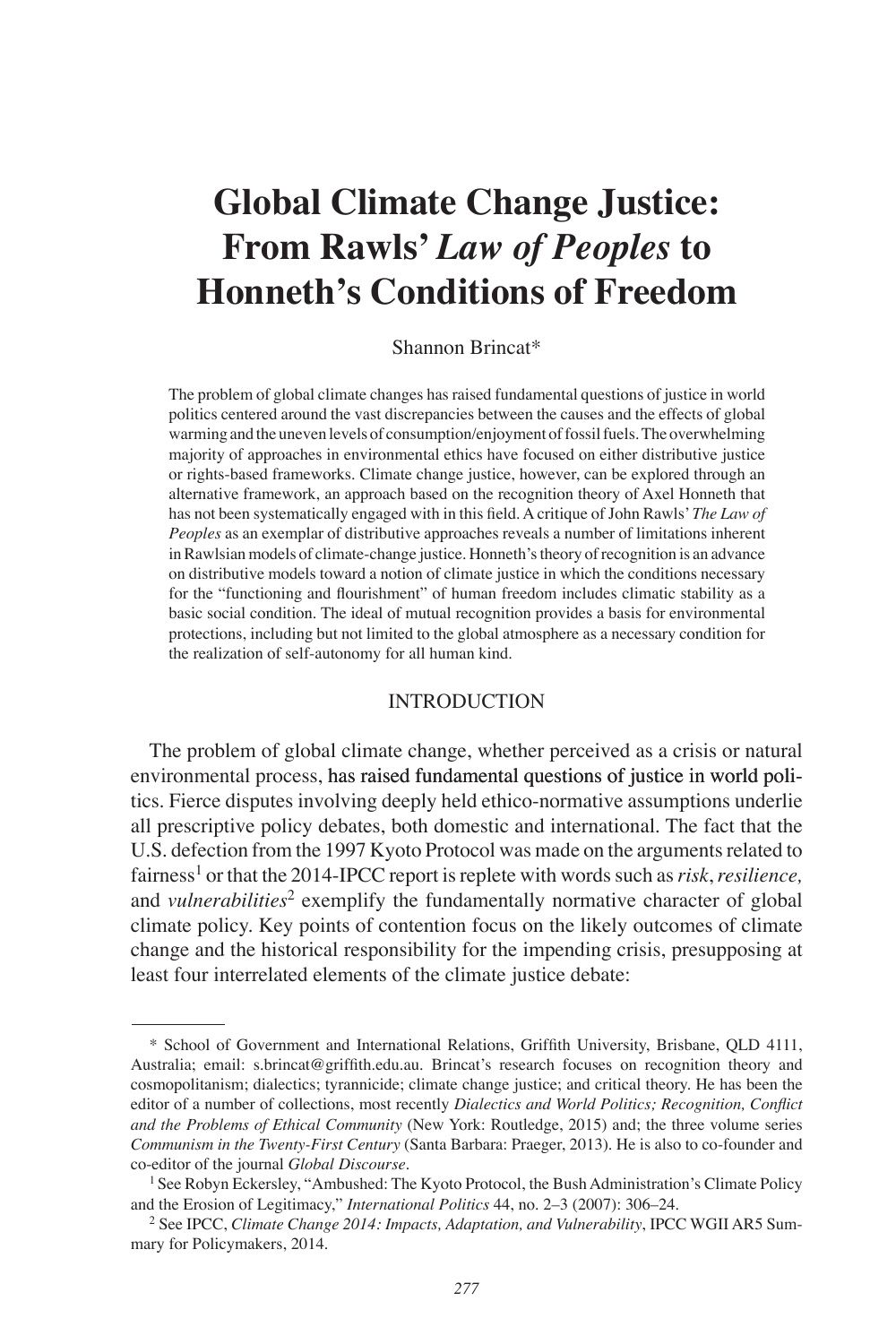- (1) that the burning of fossil fuels releases carbon dioxide and other gases into the atmosphere contributing to the greenhouse effect,
- (2) that resultant climate change will affect ecological and atmospheric conditions across the planet, though its effects will be geographically uneven, $3$
- (3) that the impacts of climate change will, most likely, fall disproportionately on developing countries and poor peoples who have historically consumed less fossil fuels than Western and/or developed states,<sup>4</sup> and
- (4) that climate change will undermine ways of life, including the "functioning and flourishing,"5 of both collective and individual communities and identities across the globe.

What emerges, then, is a travesty of global justice centered on the vast discrepancy between those responsible for climate change and those affected by it, a travesty that has arisen from the historically uneven processes of industrialization and the uneven consumption of fossil fuels.<sup>6</sup> This problem of cause and effect is exacerbated further when we take intergenerational and biospheric obligations into account. The normative claims for the basic climatic conditions necessary for the "functioning and flourishing" of human communities, in turn, throws up unique questions pertaining to self-determination, questions that should be of the utmost concern for any democratic society: how can communities maintain their unique identities in the context of climate change? How can individuals flourish amid the projected crises of rising sea levels, ocean acidification, declining food production, changes to the water cycle, among others? Clearly, climate justice cannot be addressed without, at the same time, addressing the global issues of inequality and uneven development that has underpinned the crises—that is, without bringing in cultural, symbolic, and social forces that are equally responsible for, and causative of, climate change.

Unfortunately, the justice models that dominate the field – based predominantly on Rawlsian or general liberal principles—remain focused on either distribution of rights and responsibilities or rights-based notions of protection and vulnerabilities, and do not interrogate the multifaceted social-relational dynamics involved in climate change. While they accept, at some level, that climate change involves a

<sup>3</sup> See Intergovernmental Panel on Climate Change, *Climate Change 2001: A Synthesis Report, A Contribution of Working Groups I, II, and III to the Third Assessment Report of the IPCC*, ed. R. T.

<sup>&</sup>lt;sup>4</sup> See Wolfgang Sachs, "Climate Change and Human Rights," in *Critical Currents*, special issue: "Contours of Climate Justice: Ideas for Shaping New Climate and Energy" *Politics* 6 (2009): 86; Intergovernmental Panel on Climate Change, *Climate Change 2001: A Synthesis Report,* p. 12.

<sup>5</sup> This notion is adopted from the excellent work of David Schlosberg. See David Schlosberg, "Justice, Ecological Integrity, and Climate Change," in A. Thompson and J. Bendki-Keymer, eds., *Ethical Adaptation to Climate Change: Human Virtues of the Future* (Cambridge: MIT Press, 2012), chap. 8.

<sup>&</sup>lt;sup>6</sup> See P. Baer, S. Kartha, and T. Athanasiou et al., "The Greenhouse Development Rights Framework: Drawing Attention to Inequality within Nations in the Global Climate Policy Debate," *Development and Change* 40, no. 6 (2009): 1121–38.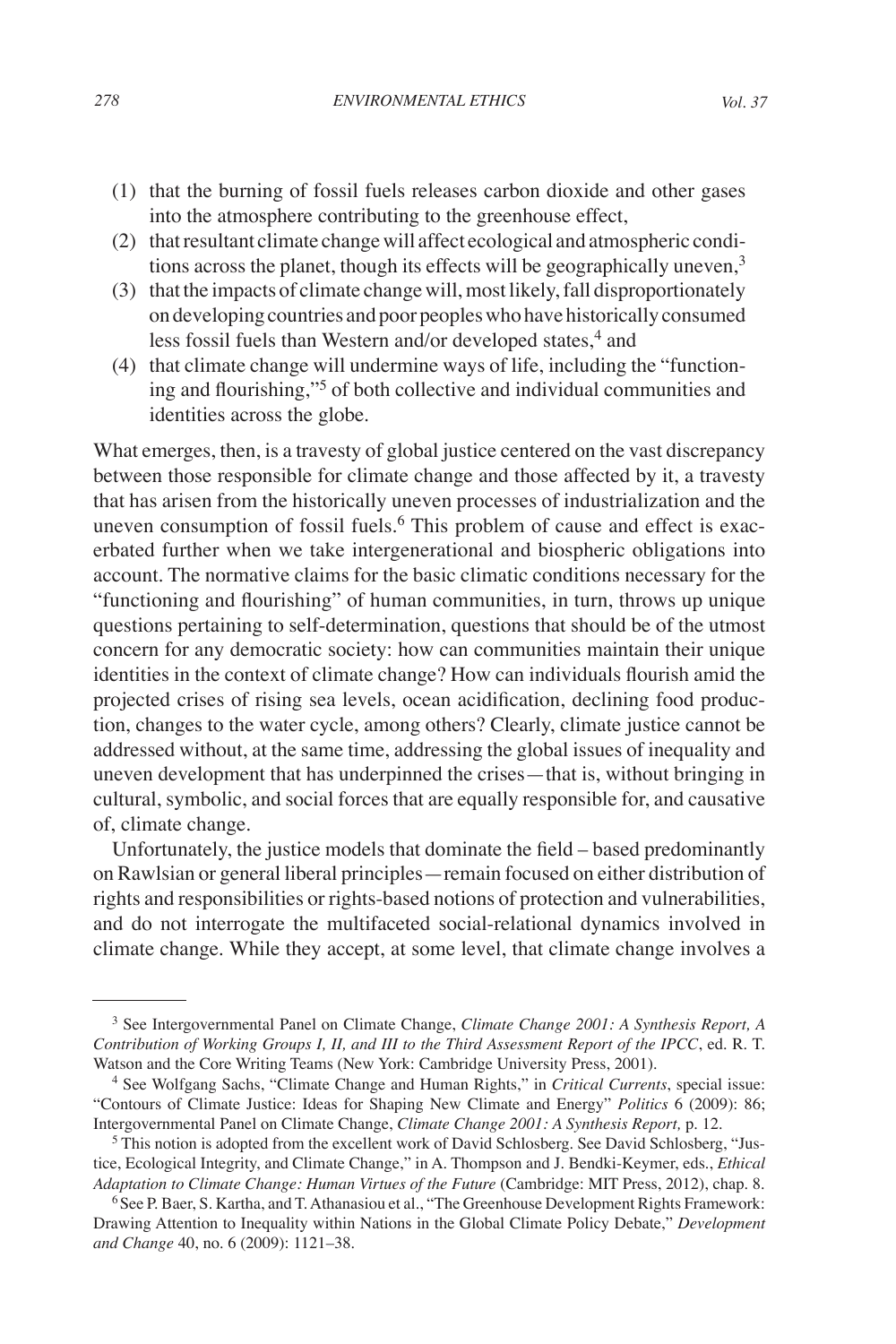nexus between history, the equality of nations, and human rights, they rarely engage with the complex social-relations that animate their ethical models of distribution or rights, $7$  for example, those that focus on carbon-use inequalities between the core/ periphery; those that examine procedural justice in global climate change governance; or those that look to the impact of climate change on future generations,<sup>8</sup> rarely make the relational connection between the specific crises of climate change that they problematize and the wider social contradictions of which this forms but a part, either North/South inequality, the lack of democratic global governance, or existing patterns of distribution, respectively. In a word, they each fail to see these crises as fundamentally interrelated, with climate change being part of a multifaceted crises of human *intersubjectivity*. This lack of reflexivity in climate justice models has meant the under-theorization of the re-cognitive dimensions of ethical life that each theory presupposes in the specific aspect of the problem that they engage.<sup>9</sup> It is on this ground that I argue for the broadening of climate justice to include what Hegel and Honneth refer to as "mutual recognition" as a necessary and prior social achievement to base the ethical regulation of the climatic environment for all humankind, inclusive of future generations.

The argument proceeds as follows. In the first part, I examine the various ways in which the Rawlsian framework, as an exemplar of distributive justice, has been used in climate justice debates and the limitations that attend such approaches. In the second half, I then deploy an alternative theory of justice, complementary to so-called capabilities approaches, that is derived from the Hegelian notion of recognition as developed in the social theory of Axel Honneth. While Honneth's work has been noted in some accounts of climate ethics, it has not been engaged with in-depth.<sup>10</sup> Recognition theory holds that individual identity formation and self-actualization—of individuals, groups, and peoples—are conditional upon the reciprocal recognition of respect and esteem by all others. In this manner, I argue that recognition theory can overcome some of the key limitations identified in the Rawlsian approach by offering a conception of justice that is not solely concerned with distribution or rights but in providing the psychological, social, cultural, and

 $<sup>7</sup>$  See Sachs, "Climate Change and Human Rights," p. 85.</sup>

<sup>&</sup>lt;sup>8</sup> See respectively, Phillip Anthony O'Hara, "Political Economy of Climate Change, Ecological Destruction and Uneven Development," *Ecological Economics* 69 (2009): 223–34; Jeannie Sowers, "The Many Injustices of Climate Change," *Global Environmental Politics* 7, no. 4 (2007): 140–46; Edward Page, *Climate Change, Justice and Future Generations* (Northampton, Mass.: Edward Elgar, 2006).

<sup>&</sup>lt;sup>9</sup> What I mean by the term *re-cognitive* is taken from Hegel's notion of ethical life. As explained by Gillian Rose, re-cognizing (*Anerkennen*) is both a "seeing-into" and the transition from identity to speculation. Here, recognition is seen to depend on the analysis of social and historical forms of misrecognition, or what she calls "lack of identity." *Recognition* is then, by definition, a "re-cognizing of identity." This point is taken up later in the article. See Gillian Rose, *Hegel Contra Sociology* (London: Verso, 2009), p. 64.

<sup>&</sup>lt;sup>10</sup> For example, in nearly all of his works Schlosberg cites Honneth but does not explain this approach in any detail. See David Schlosberg, *Defining Environmental Justice: Theories, Movements, and Nature* (New York: Oxford University Press, 2007).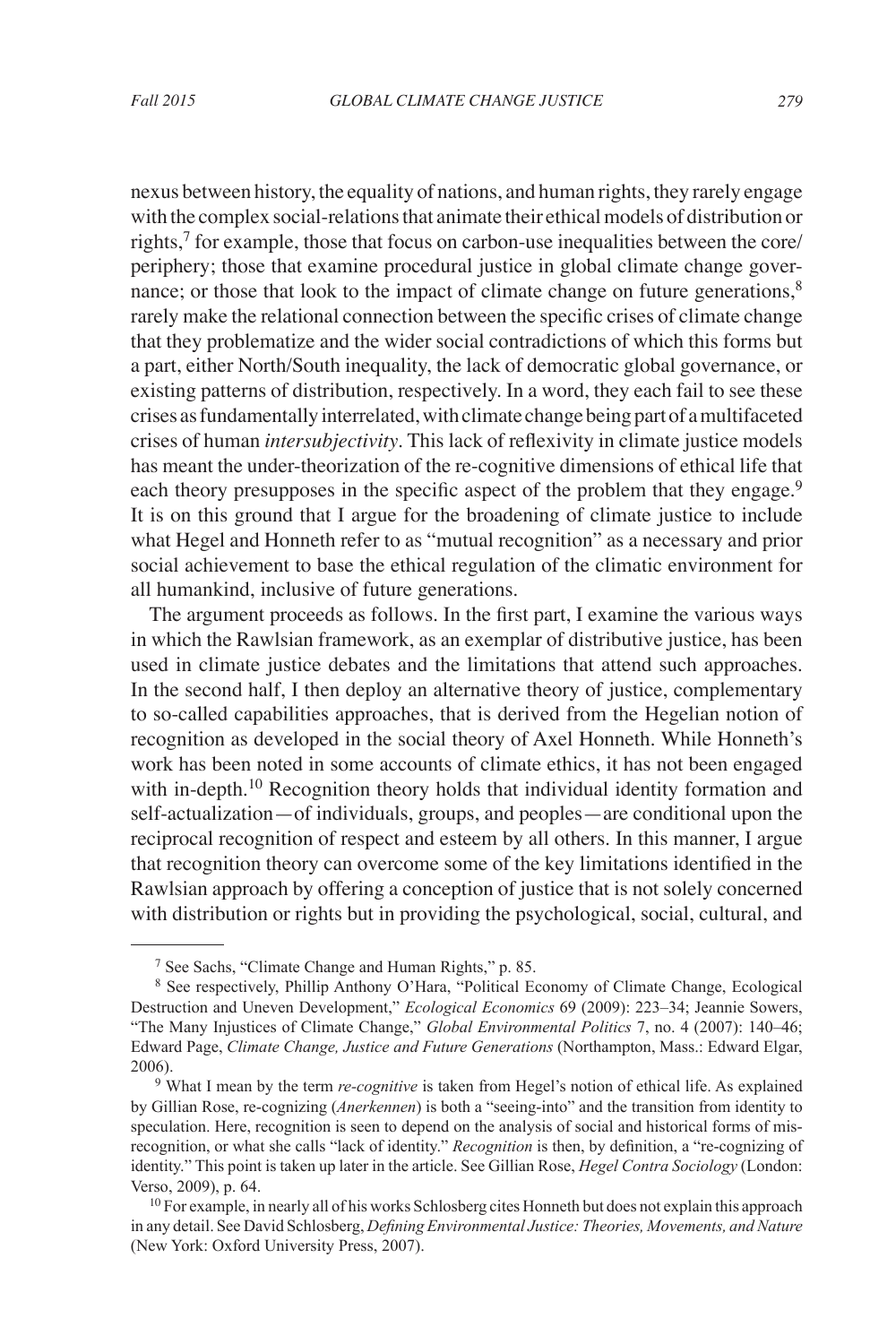material conditions necessary for the "functioning and flourishing" of collective and individual human freedom—*conditions* of which the global climate forms an integral part. That is, only through the more expansive notion of "justice as freedom"11 advanced by Honneth, can we locate a robust foundation for climate justice that includes notions of climate stability as a prior and fundamental condition for the "functioning and flourishing" of all in world politics. As a basic condition, we move from a negative right of do no harm (consistent with liberal principles) to a regulative social ethic in which climate justice is a positive and universal duty. Recognition theory also offers an alternative conception to help understand the limitations of the existing framework for international negotiations regarding climate change. Typically, the international sphere is seen as oriented to questions of procedural justice given it is a realm in which policy formation is met with great power and wealth asymmetries. However, while such accounts help develop processes of fairness to resolve disputes and the just allocation of resources, they presuppose intersubjective agreement on the underlying norms that the procedure enacts. Recognition theory delves deeper into these normative assumptions. That is, for recognition theory, existing international institutions (and their practices or processes) responsible for climate change action display unique forms of misrecognition between states and peoples that restrict and distort the types of justice claims that can be made in regards to distribution—a form of global social pathology action display unique forms of misrecognition between states and peoples—a form of global social pathology. This misreconition indicates the urgent need for further struggles to expand and improve the recognitive processes in these international institutions to satisfy the normative claims of justice regarding the material needs of all peoples for climatic stability, and to satisfactorily protect the environmental rights of all peoples.

# THE LIMITS OF RAWLSIAN APPROACHES TO CLIMATE JUSTICE

John Rawls' work is frequently encountered in distributive approaches to climate justice and for good reason, as one of the most elaborate theoretical constructions of its kind, the Rawlsian framework presents an ideal candidate for those concerned with the question of "just" forms of distributing the obligations and responsibilities for climate change. Moreover, Rawls' *The Law of Peoples* has an explicit international or cosmopolitan focus that seems readily applicable in the global context of climate change.<sup>12</sup> This is not to suggest his is the only distributive framework found in this debate; for example, Simon Caney and Henry Shue do not adopt a

<sup>&</sup>lt;sup>11</sup> Axel Honneth, "Justice as Institutionalised Freedom: A Hegelian Perspective," in A. Sorensen, M. Raffnsoe-Moller, and A. Gron, eds., *Dialectics, Self-Consciousness, and Recognition: The Hegelian Legacy* (Malmö: NSU Press, 2009), pp. 171–200.

<sup>12</sup> John Rawls, *The Law of Peoples* (Cambridge, Mass.: Harvard University Press, 1999).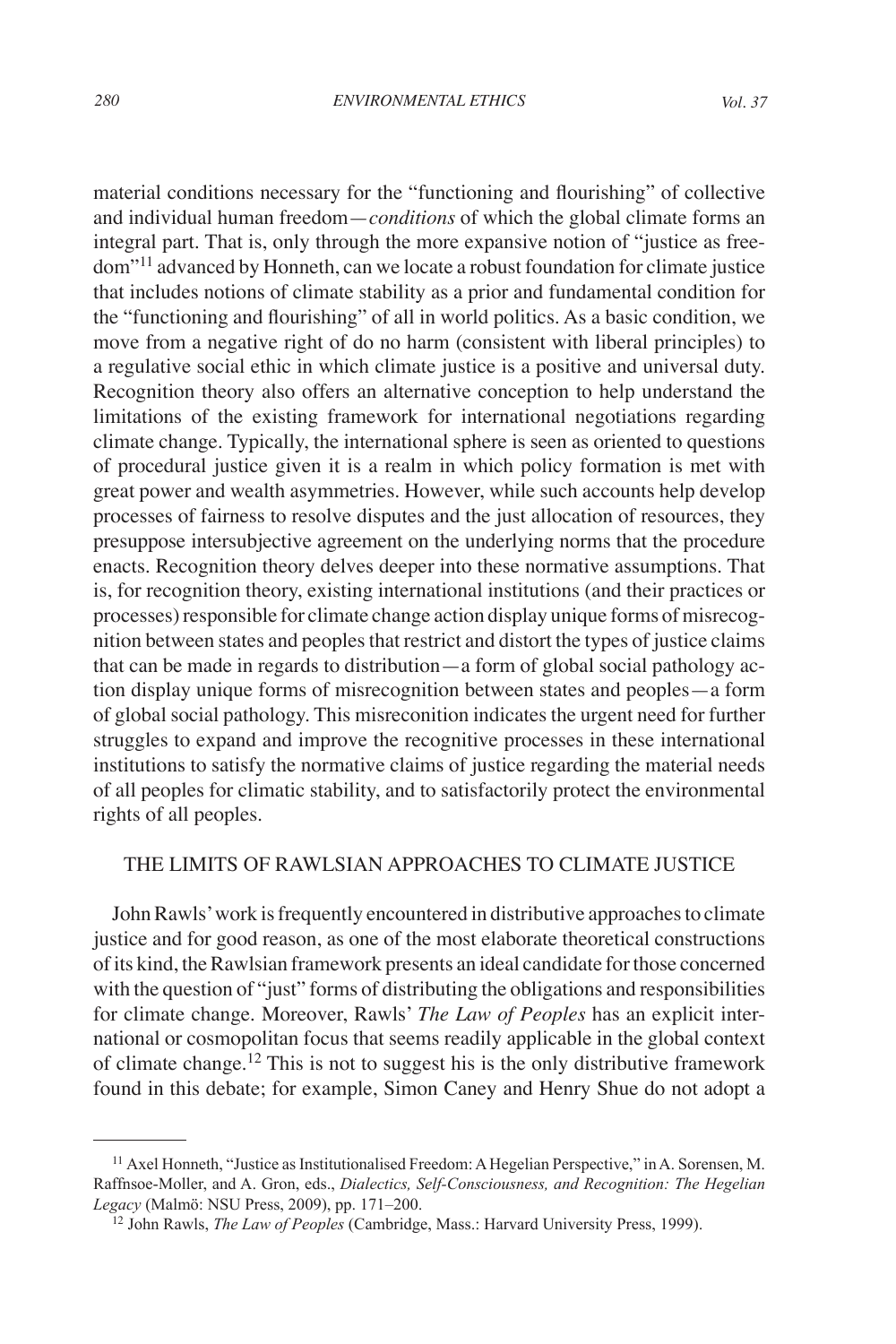Rawlsian-inspired approach but nevertheless treat climate justice primarily as an issue of distribution.<sup>13</sup> Yet, focusing on Rawlsian approaches is justifiable not only by the sheer numbers of those that engage with Rawls—either positively or critically—in the literature, but because his is the most sophisticated ethic of distributive justice, a critique of this approach can illustrate the limitations that attend other models of distributive climate justice also. I begin by highlighting the absence of environmental concerns and the methodological nationalism in Rawls' theory of justice, before analyzing four Rawlsian models for climate justice that have been proposed and the specific limitations that each entail. From this position, it is possible to better grasp some of the benefits of basing climate justice on principles of recognition, as I argue in the final half of this paper.

# GENERAL PROBLEMS IN THE RAWLSIAN FRAMEWORK FOR CLIMATE JUSTICE

Questions of the environment are largely absent in Rawls' work.14 This is a curious anomaly given that under the "veil of ignorance" and the "original position" (the thought experiment through which parties are to select the principles that will determine the basic structures of society impartially and rationally), Rawls could have easily stipulated that subjects are not to know their "characteristics," level of "natural resources," "economic development," *or* their surrounding environmental conditions.15 Not only would doing so have placed climate justice firmly within the deliberations of social actors, but would be more consistent with Rawls' normative ethical presuppositions of the "original position." Given that resources and development are largely determined by environmental conditions, their neglect creates an ontological hole at the heart of Rawls' system. In the absence of this foundation, Rawlsian ethicists have been forced to "reach" into his principles to make this connection, resulting in a divided and incoherent program for climate justice. For example, Peter Singer has posited that Rawls' "difference principle" could be used to regulate the distribution of carbon-emission quotas, whereas this same principle has also been examined by Derek Bell to protect the climate as part of the "global commons."16 For others, such as E. Page and S. Caney, Rawls appears as the foil by which more critical and expansive ethical claims regarding climate justice can be

<sup>13</sup> See Henry Shue, *Climate Justice: Vulnerability and Protection* (Oxford: Oxford University Press, 2014); Simon Caney, "Two Kinds of Climate Justice: Avoiding Harm and Sharing Burdens," *Journal of Political Philosophy* 22, no. 2 (2014): 125–49.

<sup>14</sup> On this issue, see Simon Carney, "Survey Article: Cosmopolitanism and the Law of Peoples," *Journal of Political Philosophy* 10 (2002): 95–123.

<sup>15</sup> Rawls, *The Law of Peoples*, p. 33.

<sup>16</sup> See Peter Singer, *One World—The Ethics of Globalization* (New Haven: Yale University Press, 2004), and Derek Bell, "Environmental Justice and Rawls' Difference Principle," *Environmental Ethics* 26 (2004): 287–306.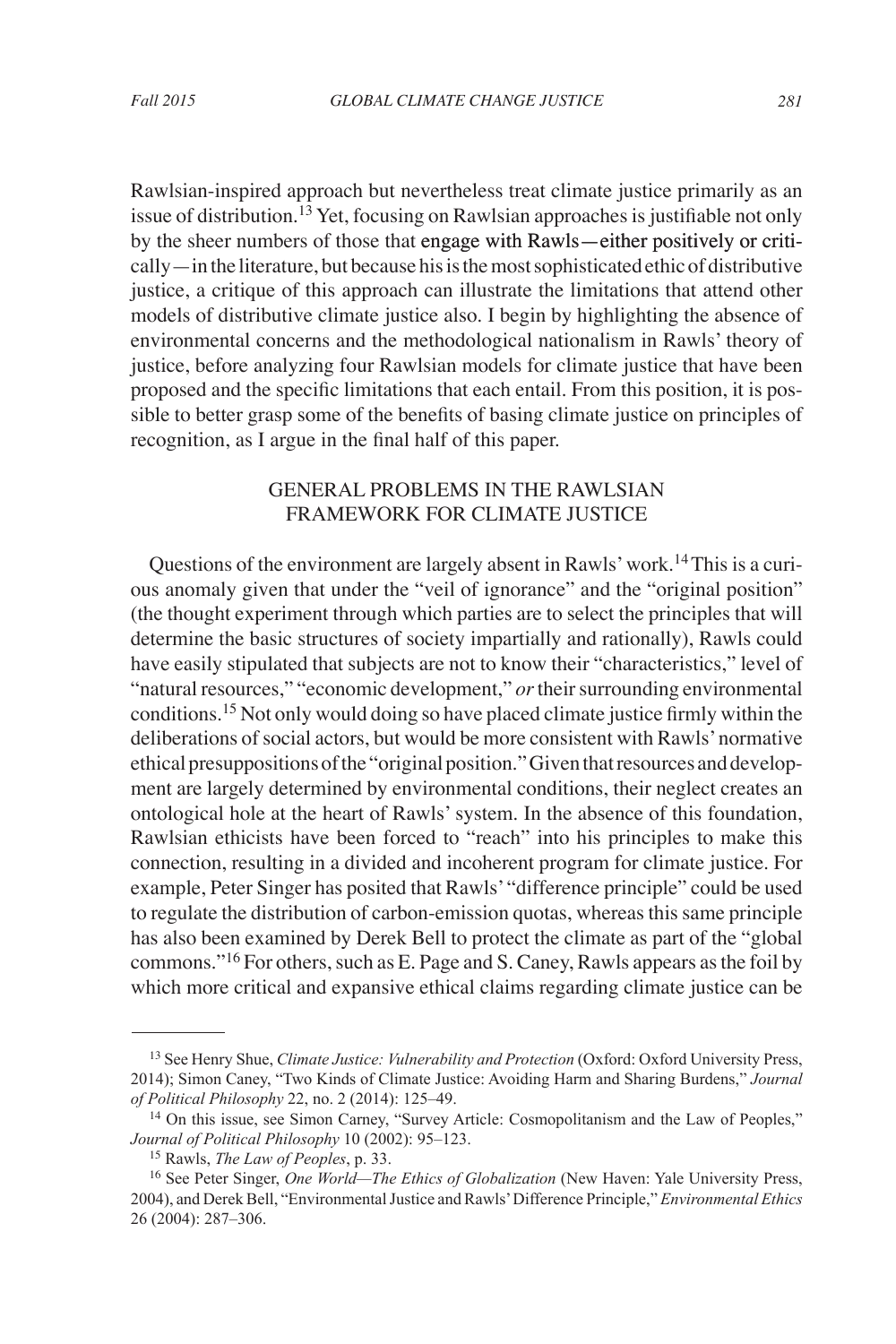derived,<sup>17</sup> whereas for Stephen Gardiner, his approach has been said to be in need of replacement entirely.18 Then there are those such as Robert Huseby and Lauren Hartzell who have deliberately moved away from *A Theory of Justice*, suggesting that it is only by amendments to *The Law of Peoples* that Rawls finds his proper place in climate justice debates.<sup>19</sup>

This is more than mere scholarly disagreement about the suitable entry point of Rawls into climate justice debates. Rather, it concerns the "human-nature" relation that underpins its ontological assumptions, and the incompatible theoretical frameworks that stem from it. Implicit within Rawls' theory is an atomistic conception of human nature, abstracted from both the social contexts in which "real" people live and their engagement with socio-political praxis. The depiction of persons in the "original position" is heavily overloaded with assumptions that the interests of human agents are pre-socially defined and primarily based around the rational pursuit of egoistic interests. For Michael Sandel, the attributes Rawls ascribes to human beings are those of isolated and autonomous individuals who choose their goals via the purposive-rational calculation of their interests as if they "were making a decision to buy something."<sup>20</sup> Such views are compatible with the Hayekian interpretations of Rawls' model,<sup>21</sup> both of which raise considerable difficulties for addressing the problem of climate change. This is because if one of the central concerns of Rawls' thought experiment of the "veil of ignorance" is to establish through social practice, a "proper balance" of competing claims to equitably distribute things of negative or positive value,  $^{22}$  the absence of environmental conditions in their deliberations of those in the "original position" means social structures are skewed from the outset. Climate justice can only ever be extraneous and secondary to the self-interested allocations of each subject.

Alongside the absence of environmental concerns in Rawls' work is a methodological nationalism premised around liberal statism. While the content of *A Theory of Justice* can, in principle, be applied in any social context, it is

<sup>17</sup> See E. Page, "Distributing the Burdens of Climate Change," *Environmental Politics* 17 (2008): 556–75; S. Caney, "Cosmopolitan Justice, Responsibility, and Global Climate Change," *Leiden Journal of International Law* 18, no. 4 (2005): 747–57.

<sup>&</sup>lt;sup>18</sup> Stephen M. Gardiner, "Rawls and Climate Change: Does Rawlsian Political Philosophy Pass the Global Test?" *Critical Review of International Social and Political Philosophy* 14, no. 2 (2011): 125–51.

<sup>19</sup> Robert Huseby, "John Rawls and Climate Justice: An Amendment to *The Law of Peoples*," *Environmental Ethics* 35 (2013): 227–43, and see Lauren Hartzell, "Climate change and global justice: Extending Rawls' Law of Peoples," ISEE/IAEP Environmental Philosophy Conference, May 2006, Allenspark, Colorado.

<sup>&</sup>lt;sup>20</sup> This refers to Honneth's analysis of Michael Sandel. See Axel Honneth, "The Limits of Liberalism: On the Political-Ethical Discussion Concerning Communitarianism," in *The Fragmented World of the Social: Essays in Social and Political Philosophy*, ed. C. W. Wright (Albany: State University of New York Press, 1995).

 $^{21}$  For Hayek, Rawls' principles do not rule out disparities in wealth and market inequalities. See F. A. Hayek, *Law, Legislation, and Liberty: The Mirage of Social Justice* (Chicago: University of Chicago Press, 1977), vol. 2, p. xiii.

<sup>22</sup> John Rawls, "Justice as Fairness," *Philosophical Review* 67 (1958): 165.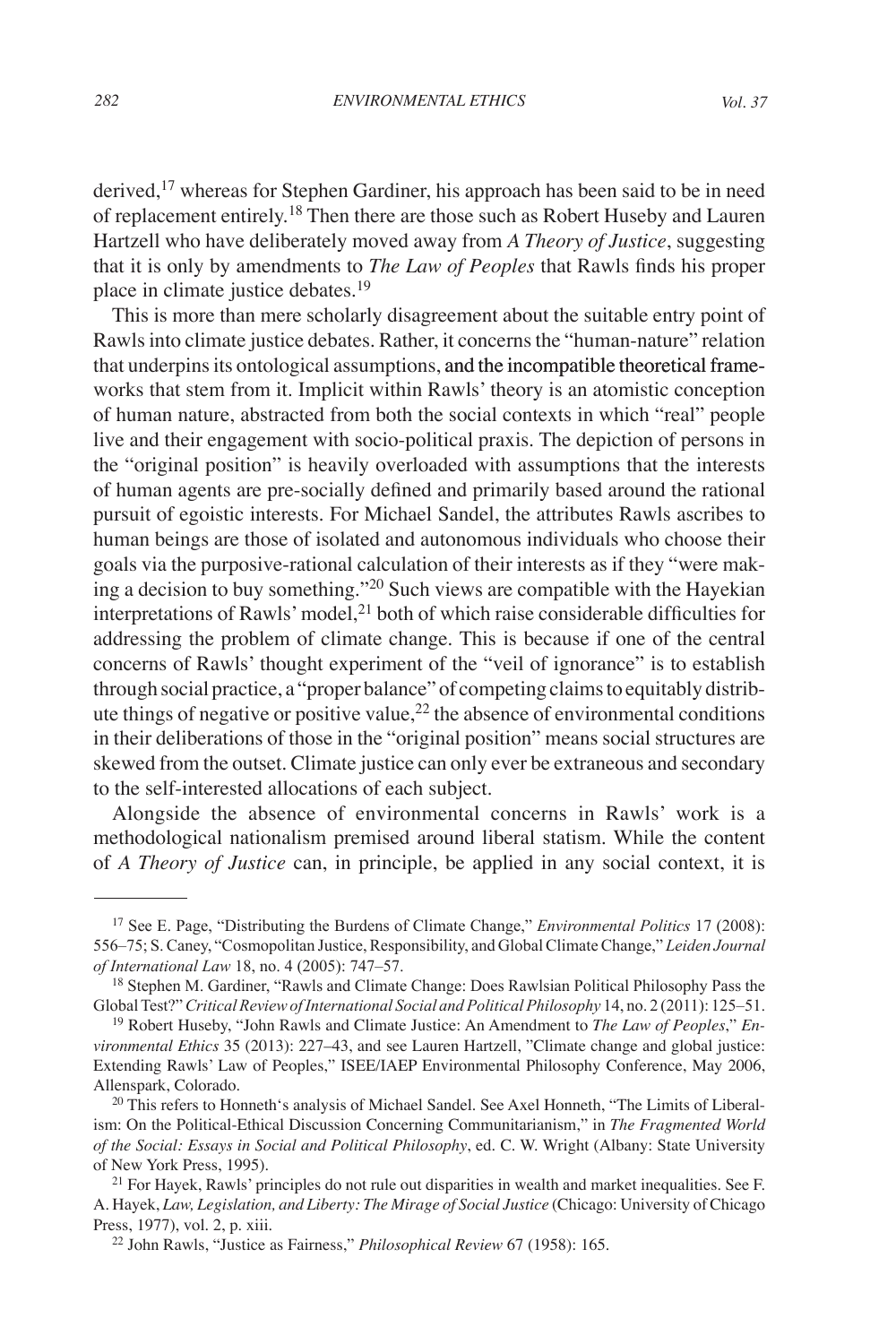premised as an internal ethic within a liberal state. Similarly, *The Law of Peoples*, while having an explicitly global ambit, explores the content of a liberal idea of justice for a "Society of Peoples" premised around those of citizens within a liberal domestic society. These statist assumptions render its application to climate justice unnecessarily restrictive, while its inherent political normativity renders it biased toward certain assumptions regarding modernity that it leaves completely unproblematized. For example, a fundamental component of *The Law of Peoples* is the notion of reciprocity that requires liberal states to adopt foreign policies that could be acceptable to all "reasonable," "rational," "free and equal" peoples.23 In this logic, a "rational" society will pursue its interests as an equal within international society but being also a "reasonable" society, it will expect and respect only the same identical recognition of equality by other states. These criteria of reasonableness, equality, and reciprocal recognition are assumed to form self-constraints on a state's pursuit of its own interests and could be used as a pillar of climate justice.<sup>24</sup> However, the potential of "reasonableness" in foreign policy choices is altogether neutralized because Rawls applies his principles of the "Society of Peoples" through the prism of methodological nationalism that stridently defends state sovereignty over its territory, institutions, environmental integrity, and population size. Yet these are precisely those features of the Westphalian international state-system that militate against "reasoned," globally coordinated responses to climate change.<sup>25</sup> Quite simply, the state remains an altogether insufficient instrument for dealing with the complexity of the global climate or securing its future.

The limits that the Rawlsian framework places on international climate action are then not just formal but social. For example, Rawls believes that principles of justice can only hold within a common shared culture because it requires forms of solidarity and reciprocity found only amongst close interpersonal ties of citizenship and "shared community of fate." This peculiar liberal communitarianism denies the viability of cosmopolitan justice that would ordinarily be assumed in global climate justice, not only because of the lack of an existing institutional structure, but because of the lack of a "shared identity" or "common ethos" to bind people effectively.<sup>26</sup> This contradicts the existence of embedded, albeit uneven, forms of cosmopolitan institutionalism in global governance attempting to work toward adaptation/mitigation strategies at the international level, however unsuccessfully.*<sup>27</sup>* Rawls' rejection of a world state—a rejection that seems to include any and all

<sup>23</sup> Rawls, *The Law of Peoples,* p. 34.

<sup>24</sup> Ibid., pp. 28–37.

<sup>25</sup> Rawls, *The Law of Peoples*, pp. 3, 23.

<sup>26</sup> See David Miller, "Justice and Global Inequality," in A. Hurrell and N. Woods, eds., *Inequality, Globalization, and World Politics* (New York: Oxford University Press, 1999), pp. 187–210, 190.

<sup>&</sup>lt;sup>27</sup> Using Rawls' own principles, Onora O'Neill has shown the contradictions of Rawls' methodological nationalism by showing how obligations of justice (in both economic and social forms) is already present within arrangements of global governance institutions, proving the emergence of a shared human identity/morality. Onora O'Neill, *Bounds of Justice* (Cambridge: Cambridge University Press, 2000), pp. 115–42.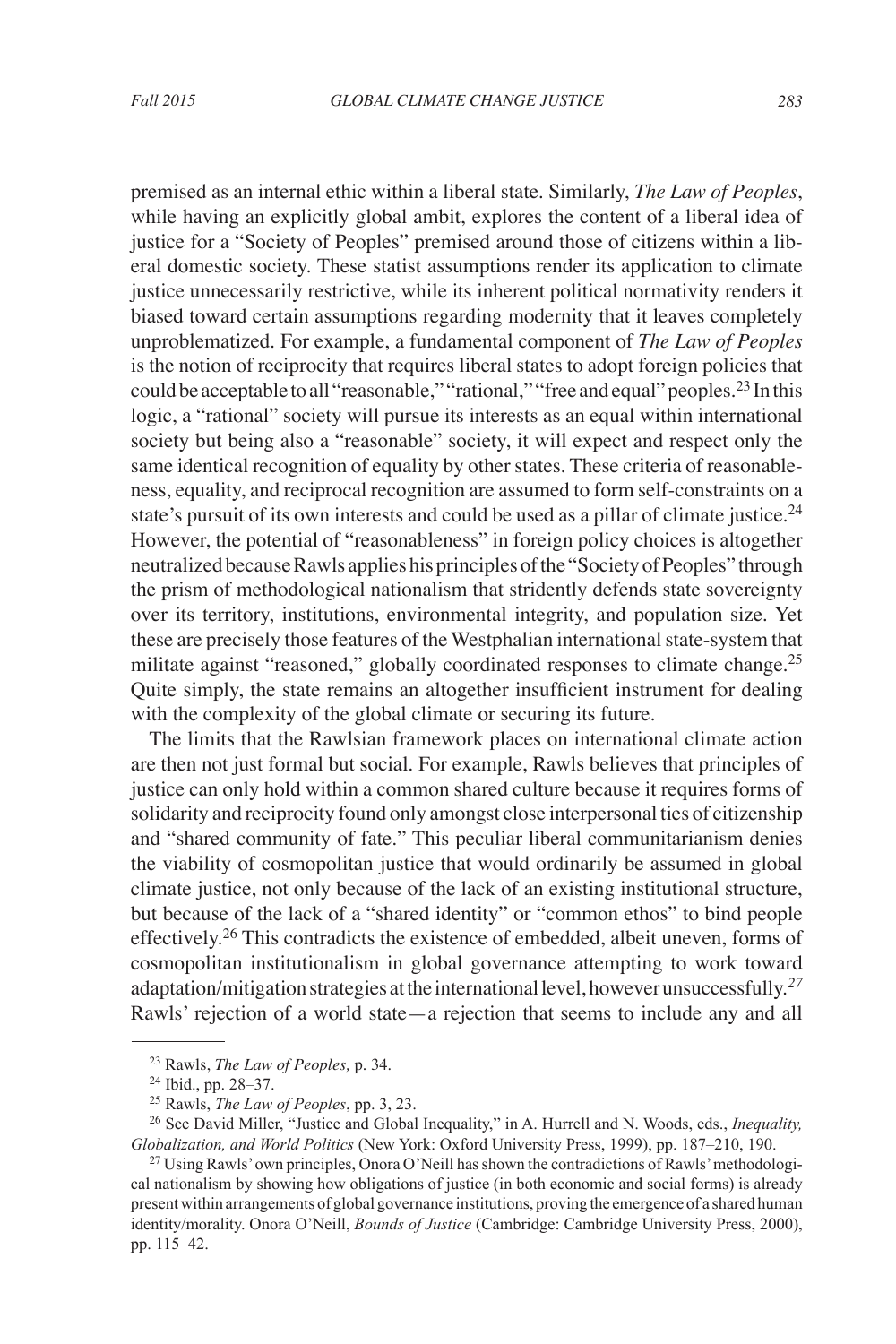forms of global governance to combat climate change<sup>28</sup>—confines his theory's application to the domestic sphere, curtailing the effectiveness of such an approach to global climate change which is beyond any states ability to affect. As captured simply by Honneth, "The obvious danger of focusing so strongly on the state is that everything outside the latter's legal jurisdiction would remain immune to demands for justice. . . ."<sup>29</sup> Two examples, taken from Rawls' discussion of the "global commons," reveal clearly the ensuing contradiction in the context of climate change. First, because the global climate and the upper atmosphere do not form part of any state's territory but form part of the "global commons," Rawls simply ignores them as factors affecting the law of peoples. Rawls' ontology excludes a fundamental condition of human life. Second, because of Rawls' understanding of property as the maintenance of assets, the neglect of the "global commons" regarding the world's climatic conditions is inevitable because no one people can be taken to have responsibility for it. Here, the "tragedy of the commons" is not because of assumptions regarding humankind's predisposition to exploit finite resources, but because of Rawls' notion of property rights that exclude any meaningful protection or husbandry of the atmosphere for the future. The lack of engagement with environmental concerns and the methodological nationalism within Rawlsian ethics are some of the general contradictions that render the framework highly problematic as a foundation for climate justice. As I show below, there are also a number of specific problems that attend those models that have attempted to do so.

# SPECIFIC PROBLEMS IN RAWLSIAN MODELS OF CLIMATE JUSTICE

There have been at least four ways in which Rawls' work has been extended in specific models of climate justice. These include through the "Just Savings Principle," private property, assistance to burdened societies, and human rights. Each holds particular problems that I examine before showing how these can be overcome by turning to a recognitve framework of climate justice in the next section.

The "Just Savings Principle" is a typical starting point for most Rawlsians because it coheres with the commitments to intergenerational justice expressed in the 1992 *UN Framework Convention on Climate Change.*<sup>30</sup> For Rawls, each generation is to save, proportionate to its ability, for the next generation so that its "decent" basic structures are secured.<sup>31</sup> That is, each generation is to ensure that its "just institutions"

<sup>28</sup> Rawls, *The Law of Peoples*, pp. 36–39.

<sup>29</sup> Axel Honneth, "The Fabric of Justice: On the Limits of Contemporary Proceduralism," in *The* I *in* We, trans. Joseph Ganahl (Cambridge: Polity, 2012), p. 39.

<sup>&</sup>lt;sup>30</sup> The "Parties should protect the climate system for the benefit of present and future generations of humankind, on the basis of equity and in accordance with their common but differentiated responsibilities and respective capacities." See *United Nations Framework Convention on Climate Change* (1992), art. 3.1.

<sup>31</sup> Rawls later reduced this commitment. See Rawls, *The Law of Peoples*, p. 65.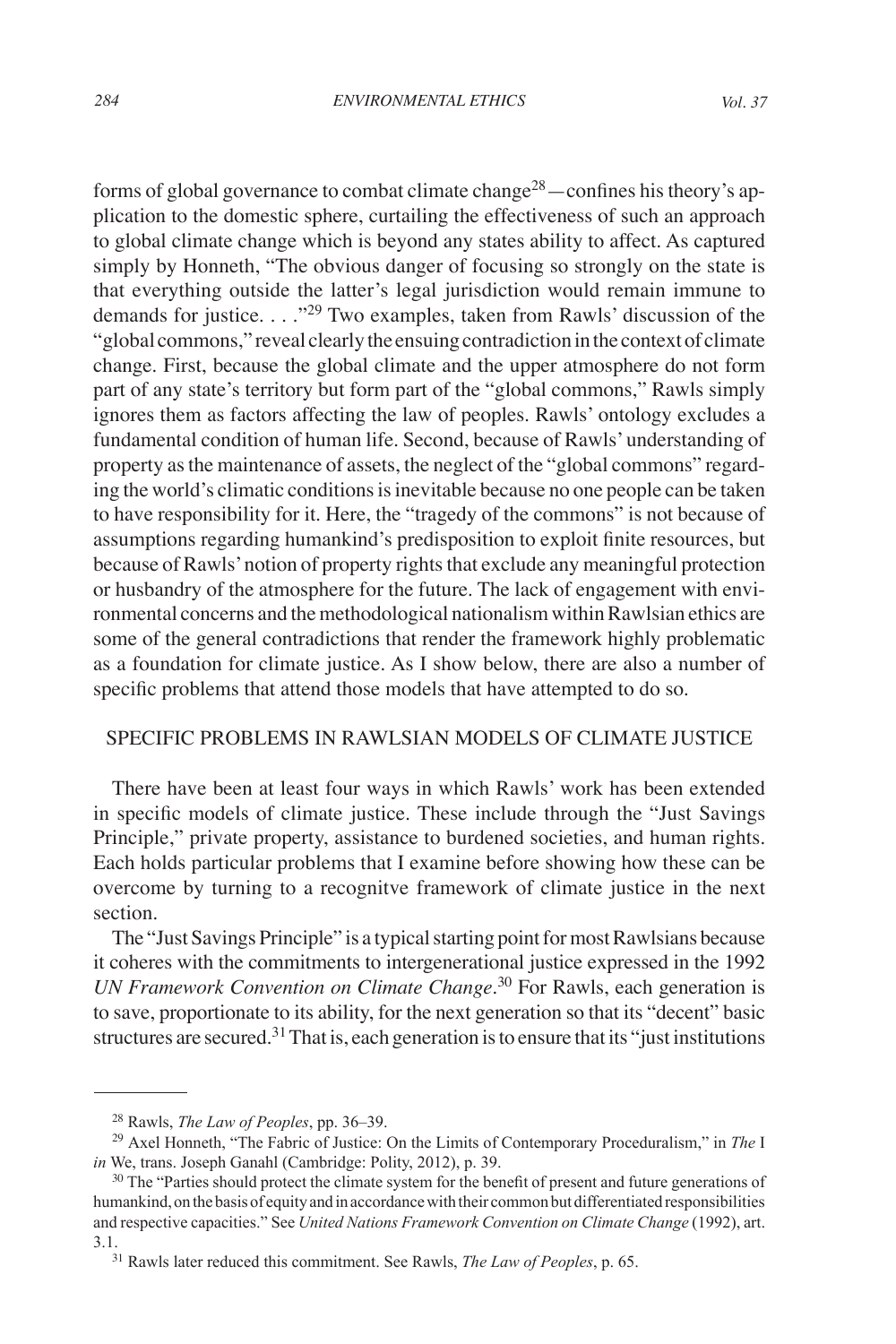are firmly established" and all "basic liberties effectively realized."<sup>32</sup> Here, Rawls stipulates, inter alia, that nonrenewable resources should be "husbanded" for the future and that natural sustainability should not be undermined by existing generations.<sup>33</sup> The connection to climate change and duties to future generations seems obvious. Yet, in the context of climate change, much of the critical potential of the "Just Savings Principle" is lost because it applies only domestically and eschews any globally shared resource. Rawls stipulates that it does not include the resources or sustainability of "other" peoples, nor to the "husbanding" of the global commons, such as the planetary atmosphere. Moreover, just savings are only obligatory when achievable "without too much cost to ourselves"—an ultimately minimal and arbitrary measurement. Neither is there a duty to help sustain the resources of sustainability of external communities.34 Consequently, securing the environmental integrity of one's own territory for the enjoyment of future generations does not extend in ways relevant to the global processes associated with climate change that are not only caused unevenly, but whose geographical effects will be uneven. In this context, Beitz has challenged Rawls' assumption that the nation-state is a self-sufficient unit for justice by highlighting its weaknesses as a responsive collective agent to problems such as climate change.<sup>35</sup> Given its strict domestic application, the "Just Savings Principle" is rendered purely aspirational. That is, Rawlsians can only hope that all peoples would spontaneously register how their interests overlap regarding the need to save the atmosphere and thus "observe their treaties and undertakings" (principle two).<sup>36</sup> In other words, Rawlsians must believe that states can, beyond their "rational interest" and without any responsibility for the "global commons," come to a binding agreement on climate change. We move from an ethic to purely volitional conduct. Current inertia on climate change suggests this faith is utterly misplaced.

Restricted to domestic application, the "Just Saving Principle" may unwittingly provide a perverse justification for particular peoples to pursue the environmental security of its own future generations without considering, or even at the expense of, other peoples, for if the duty is only to the future of one's own people rather than humanity, any wider duties implied in the ethic are subordinated to the interests of the insider group. Indeed, this approach would be consistent with the overarching nationalist framework of Rawls' approach. Such a position has already been reflected by those who advocate for the pursuit of economic growth measures (without significant greenhouse gas reductions) as a means to help with adaptation policies.<sup>37</sup> For example, Wilfred Beckerman and Bjørn Lomborg have

<sup>32</sup> Ibid., p. 251.

<sup>33</sup> Ibid., p. 107.

<sup>34</sup> Ibid., pp. 115, 119.

<sup>35</sup> See Charles Beitz, *Political Theory and International Relations* (Princeton: Princeton University Press, 1979), p. 128.

<sup>36</sup> Rawls, *The Law of Peoples*, p. 37.

<sup>37</sup> See Executive Office of the U.S. President, Economic *Report of the President,* February 2002, p. 218.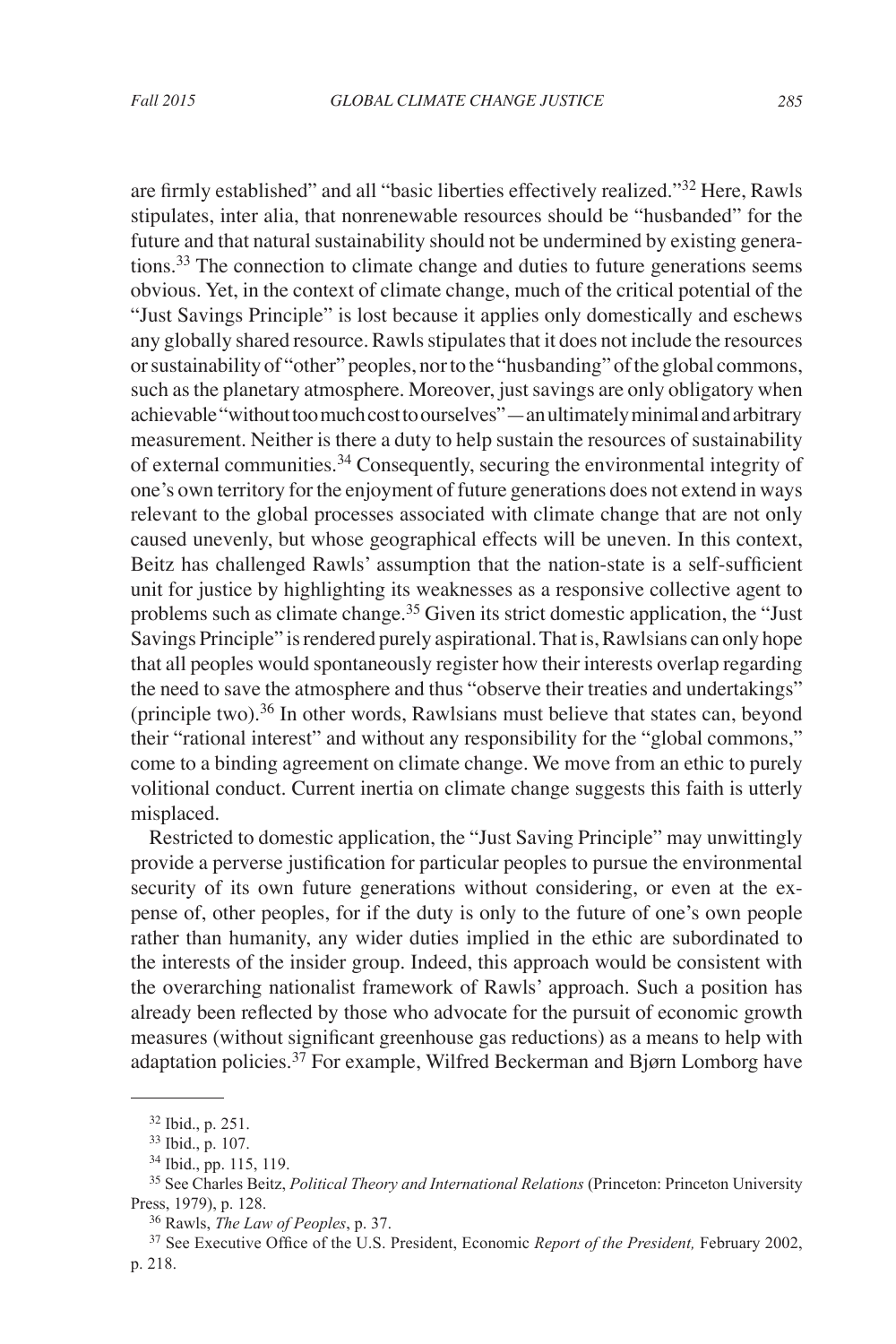recommended that mitigation measures should be abandoned in favor of relocating environmental refugees and compensating them in some financial sense.<sup>38</sup> Eric Posner and David Weisbach, similarly, have claimed that the best way to combat climate change is to exclude measures designed to redistribute wealth, or address historical wrongs regarding climate change, in favor of market-driven adaptation methods.<sup>39</sup> Neither of these positions look to the particular needs of those suffering from climate change, but reduce equitable claims to market prerogatives and equate monetary compensation (distribution) as the totality of justice claims. Yet, one must think here of the Tuvalese, for example, who do not seek the mere "promotion and maintenance of their just institutions" but their very existence and identity that is under threat by rising sea levels.

There is also a final and fundamental problem to such models: the "Just Savings Principle" does not help determine what we ought to do regarding climate change because it determines this post-facto, that is, as based on the consequences of climate change on existing institutions rather than promoting effective preventative/ mitigation action in the present. $40$  This conclusion is tied to the fact that Rawls insists that assistance to burdened societies is determined as necessary only when their institutions are threatened, or have failed. The known longevity of the carbon cycle and the time lag of its effects on climate highlights the problems of waiting for consequences to gauge a retrospective ethic and appropriate policy responses.

A second Rawlsian approach has been to view the climate as an asset, based around a particular passage of *The Law of Peoples* in which Rawls discusses the boundaries and institutions of private property through a Lockean understanding  $(i.e., a labor theory of approximation).<sup>41</sup> Whereas the "Just Savings Principle" is$ purposed toward the maintenance of just institutions, Rawls also sees the state as a responsible agent for the "territory," "environmental integrity," and "population." The state (and, more specifically, its spatial geography) becomes an asset of the people, whose duty it is to preserve. Rawls explains his justification accordingly:

. . . unless a definite agent is given responsibility for maintaining an asset and bears the loss for not doing so, that asset tends to deteriorate. In this case the asset is the

<sup>38</sup> See Wilfred Beckerman, "Global Warming and International Action: An Economic Perspective," in A. Hurrell, B. Kingsbury, eds., *The International Politics of the Environment* (Oxford: Oxford University Press, 1992); Bjørn Lomborg, *The Skeptical Environmentalist: Measuring the Real State of the World* (Cambridge: Cambridge University Press, 2001).

<sup>39</sup> See Eric A. Posner and David Weisbach, *Climate Change Justice* (Princeton: Princeton University Press, 2010).

<sup>40</sup> See Robert Huseby, "Person-Affecting Moral Theory, Non-Identity and Future People," *Environmental Values* 19, no. 2 (2010): 193–210.

<sup>41</sup> This holds that ownership originates by an act of labor/appropriation over a natural resource. John Locke, *Two Treatises of Civil Government* (Cambridge: Cambridge University Press, 1998), *Second Treatise*, chap. 5, sec. 28.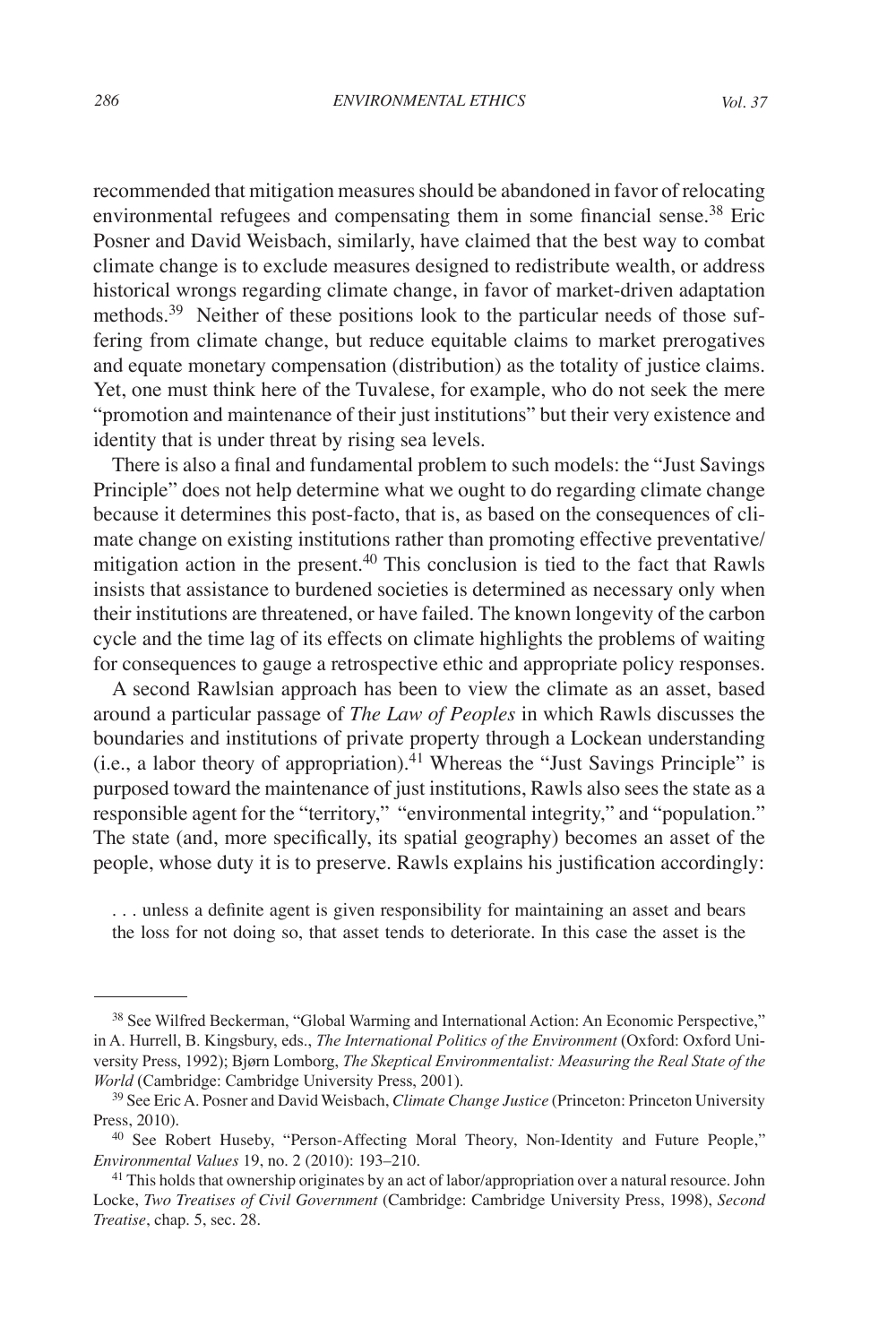people's territory and its capacity to support them in perpetuity; and the agent is the people themselves as politically organized.42

The problem is whether this understanding of property can include the global atmosphere because, in the Lockean tradition of property, the right in land/territory was conditional upon prior use and exists only so long as this connection can be made.43 Yet Rawls refers specifically to the property within a territory of a people and not to the global commons, so that any analogy to be drawn from the domestic context of states cannot be leveled up to the atmosphere. As argued by Steve Vanderheiden, there is no natural "distribution" of atmospheric space so that the global climate defies such conventional theories of property as adopted by Rawls. By contrast, the atmosphere constitutes a case of a pure public good, properly held in common, that is fully international in character.<sup>44</sup> Given Rawls' rejection of any obligations attaching to the global commons, this second model forfeits any relevance to climate justice.

Outside of the "Just Savings Principle" or viewing the atmosphere as an asset, some have sought more inventive ways of expanding Rawlsian ethics to the needs of climate justice. One such approach has sought to expand the duties of well-ordered states to assist other burdened societies to join the "Society of Peoples" in order to collectively uphold "the Law of Peoples. This third Rawlsian model does not imply the existence of positive obligations of assistance to burdened societies *per se* but refers to the fact that the "Society of Peoples" has a limited responsibility to help burdened societies become able and willing to respect "the Law of Peoples" through assistance, sanction, and intervention.45 For Robert Huseby, who has built on this line of thinking, the wish to "extend" the "Society of Peoples" may allow for the incorporation of climate justice because well-ordered liberal and decent societies are charged with having to take collective steps to secure a just and stable world and to prevent it from avoidably and severely deteriorating.46 This is an extension of the right to assist burdened societies (i.e., those living under "unfavorable conditions") to include those harmed (either threatened or actual) by climate change. Such an argument seems to offer the best chance of linking Rawlsian ethics and climate change justice in such a way that a coherent reformist-policy program could develop. Moreover, Rawls has previously affirmed that an "all-inclusive" "Society of Peoples" is a long-term goal of his theory of justice, as is eradicating "great evils" such as genocide, grave oppression, and unjust war—of which climate

<sup>42</sup> Rawls, *The Law of Peoples*, pp. 38–39. On this point, see also Charles C. Beitz, "Rawls Law of Peoples," Symposium on John Rawls' *Law of Peoples*, *Ethics* 110 (2000): 669–96.

<sup>43</sup> James Tully, *A Discourse on Property: John Locke and his Adversaries* (Cambridge: Cambridge University Press, 1980), p. 123.

<sup>44</sup> Steve Vanderheiden, *Atmospheric Justice* (Oxford: Oxford University Press, 2008), p. 103.

<sup>45</sup> Rawls, *The Law of Peoples*, pp. 93, 106.

<sup>46</sup> See Robert Huseby, "John Rawls and Climate Justice," pp. 227–43.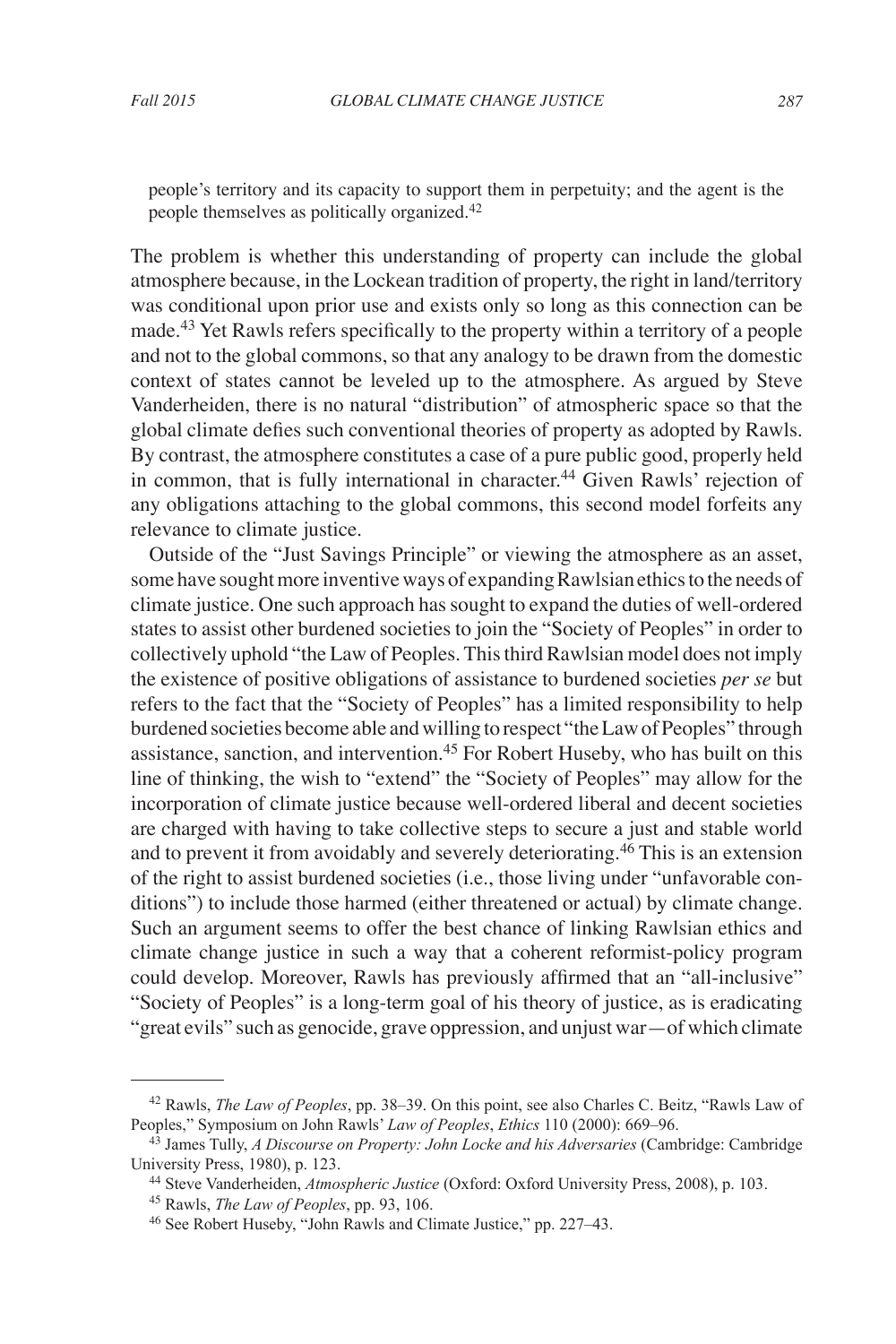change could be considered alongside as a similar egregious threat to humankind.<sup>47</sup> Such an argument has been fortified by linking with Rawls' affirmation of universal human rights in circumstances where climate change threatens to obstruct the human rights of citizens. The benefits of this type of model, a model that emphasizes human rights, are that it is less hampered by the methodological nationalism and purely domestic considerations that limit other parts of Rawls' *The Law of Peoples*. Here, well-ordered liberal and decent societies are said to have a duty to assist and even intervene when human rights of peoples are being threatened. Simon Caney has been a key voice in championing this link between human rights and climate change, arguing that current consumption of fossil fuels undermines human rights because it generates outcomes in which people's fundamental interests are unprotected, whether of fellow citizens, foreigners, or future generations.<sup>48</sup>

Yet, despite the promise of these models to address climate change through assistance to burdened societies and/or the promotion of human rights, they suffer from shared fundamental limitations. Rawls construes human rights narrowly and in ways that exclude environmental rights.<sup>49</sup> Even if some of the human costs associated with climate change could be brought under the ambit of this provision (as a necessary condition for human subsistence, security, and/or property, for example), the anthropocentric nature of human rights means that wider ecological protections, such as biodiversity and habitat, would require other justifications entirely. In addition, Rawls' conception of the historical development of burdened societies and human rights lacks engagement with the political economy and power constellations that have generated the vast discrepancy in the use of fossil fuels. That is, they leave the social and economic conditions of developmental inequality that brought about the crises largely untouched. Focusing on assisting burdened societies as sites where liberal order has failed to penetrate (and therefore as sites of potential liberal intervention) sidelines questions of political economy, developmental injustice and neo-imperialism, regarding those burdened societies that are neither responsible for, nor have enjoyed the benefits of, fossil fuels. Moreover, the essential conditions for developing Rawlsian well-ordered liberal and decent societies are more likely to be found inadvanced industrialized nations (i.e., high consumption levels of carbon) rather than developing/agrarian states, so that to delink this developmental logic from its environmental costs leaves a key determinant of the historical processes behind climate change unaccounted for. As argued by David Manuel-Navarrete, such reformist approaches that only seek incremental changes to combat climate change in effect support the developmental logics that lie

<sup>47</sup> Rawls, *The Law of Peoples*, pp. 105–13, 126.

<sup>48</sup> Simon Caney, "Cosmopolitan Justice, Rights and Global Climate Change," *Canadian Journal of Law and Jurisprudence* 19, no. 2 (2006): 255.

 $49$  Rawls' list of human rights, however, are limited: the right to life (subsistence and security); liberty (freedom from slavery, serfdom, forced occupation); conscience (religion and thought); property (personal); and to formal equality (natural justice). See John Rawls, *The Law of Peoples,* p. 65.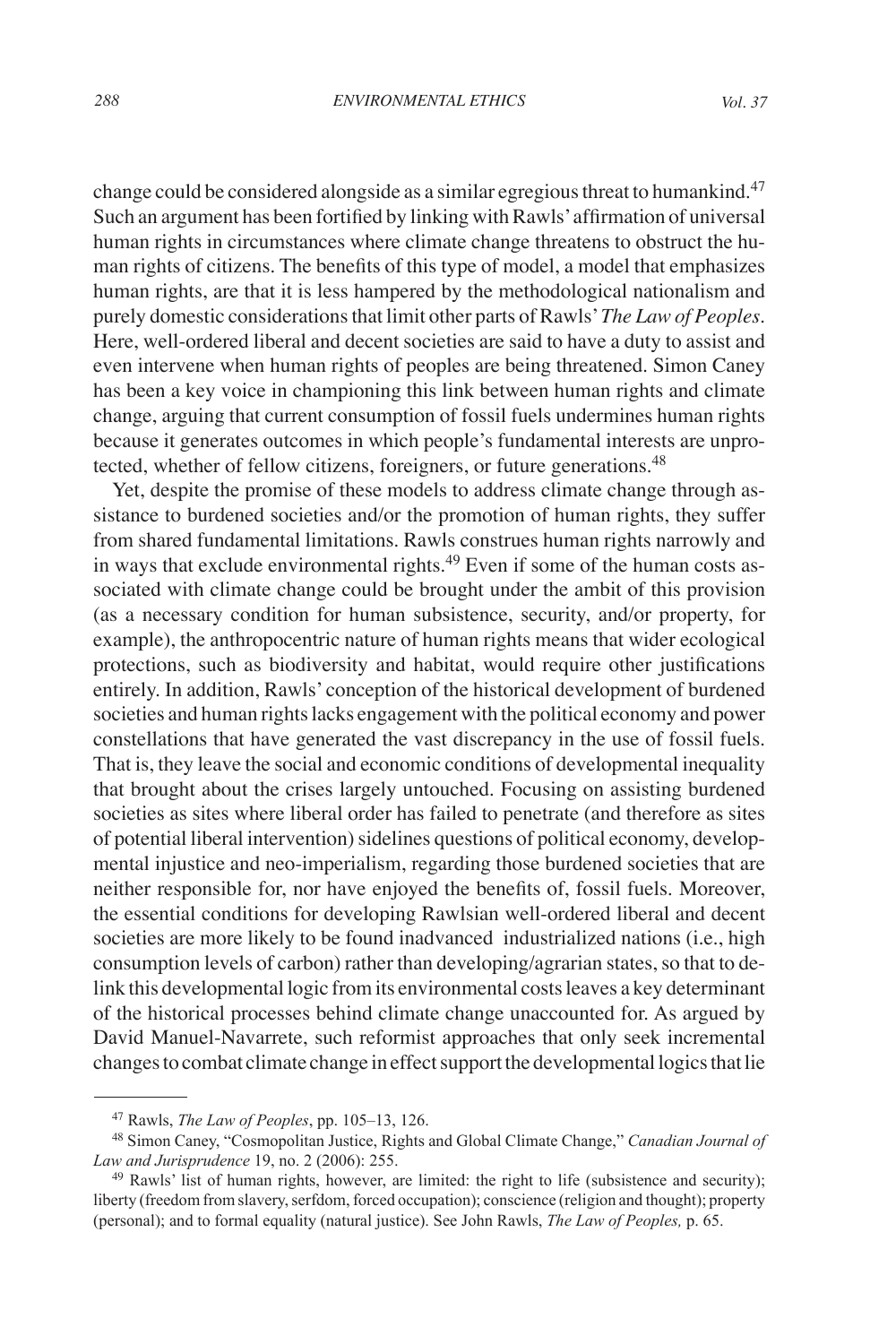at the root cause of global environmental pressures.<sup>50</sup> In these ways, the Rawlsian framework fails to adequately grasp the prior formation of social, cultural, class, and symbolic conditions underlying its claims for distributive justice. The Rawlsian framework for climate justice, then, is what Hegel would call *Potenzen*—a stage of climate justice which can be seen as an active and real part of the whole, but which mistakes itself as the whole.<sup>51</sup>

# TOWARD A RECOGNITION FRAMEWORK FOR CLIMATE JUSTICE

#### THE CAPABILITIES APPROACH

As we have seen, there are clear limitations to relying on a Rawlsian distributional or rights-based approach to climate justice. There are alternatives in the literature however, and a leading candidate is the so-called "capabilities" approach based on the work of Amartya Sen, Iris Marion Young, Martha Nussbaum, and others, which serves as a significant advance in climate justice, one that takes seriously recognition theory. As argued by David Schlosberg, a capabilities-based conception of climate justice seeks to extend the protection of the environmental system as necessary for the "functioning and flourishing" of peoples' lives.<sup>52</sup> He calls this a "plural yet unified theory" that involves: equity in the distribution of risks of climate change, recognition of the diversity of those affected by climate change, and the need for participation in management or decisions regarding climate change.<sup>53</sup>

The capabilities approach begins by focusing on Rawls and the limitations of distribution, positing that it is incomplete theoretically and insufficient in practice. Schlosberg finds a concerted resistance in Rawlsians to engage with recognition as an element of climate justice, observing that Rawlsians either see such assertions as an attack on Rawls' legacy, or that he has sufficiently accounted for recognition through self-respect as a "primary good" (a precondition for distributive justice).<sup>54</sup> Despite this general reticence to engage with what promises to be a complementary alternative, the key advantage of the capabilities approach is that it brings together distribution alongside claims for environmental rights, intergenerational rights, and recognition of individual and collective needs as necessary for human "functioning and flourishing." As stated by Schlosberg, the capabilities approach

<sup>50</sup> See David Manuel-Navarrete, "Climate Change and Power: Isn't It All about Politics?" *Environment, Politics and Development Working Paper Series*, Department of Geography, King's College, London, 2010, Paper No. 32.

<sup>51</sup> On this point, see Gillian Rose, *Hegel Contra Sociology*, p. 67.

<sup>52</sup>This is in addition to protecting ecosystems. Schlosberg, "Justice, Ecological Integrity, and Climate Change," pp. 166–68.

<sup>53</sup> See David Schlosberg, "Reconceiving Environmental Justice: Global Movements and Political Theories," *Environmental Politics* 13, no. 3 (2004): 517, 521.

<sup>54</sup> Ibid., p. 519. Rawls, *A Theory of Justice*, p. 440.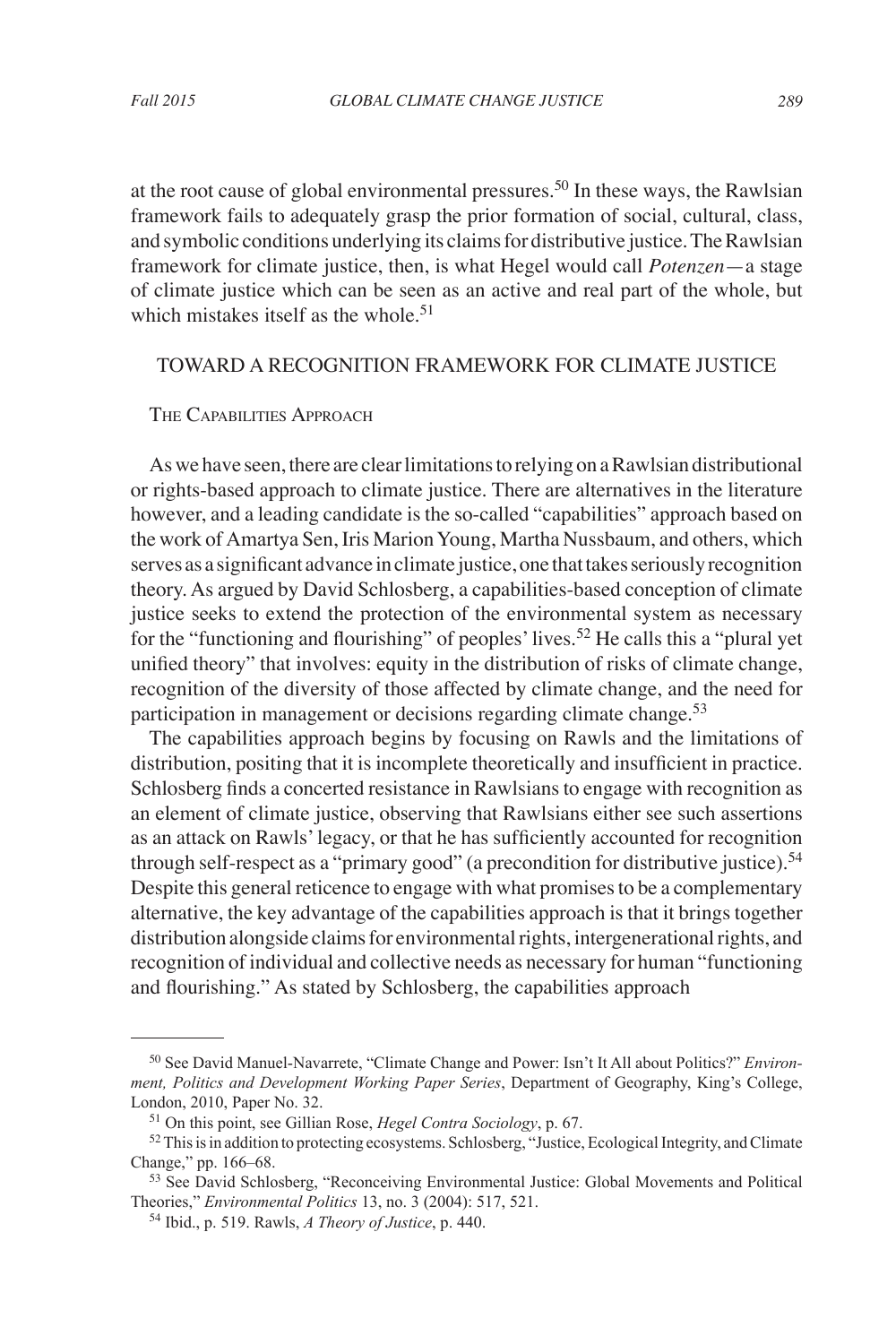. . . can bring social and political recognition of specific and local vulnerabilities and the effects of climate change on the basic needs of human beings in various places and under different conditions. . . . [It is] a normative guideline for climate policies and offers quite concrete standards.<sup>55</sup>

Following Young, Schlosberg claims that climate justice must focus on the political process as a way to address both the inequitable distribution of social goods and the conditions undermining social recognition.<sup>56</sup> Yet the problem for capabilities approaches is that these concrete standards are contested, even among this group. For example, Sen emphasizes the capabilities for fully functioning communities, placing participation as central to climate justice.<sup>57</sup> Nussbaum, in contrast, is more formalistic, positing that capabilities for a functioning life can be ensured through constitutional guarantees rather than deliberation.*<sup>58</sup>* Here, recognition is confined solely to "self-respect and non-humiliation," conditions allegedly satisfied through free speech, association, and participation (in a representative rather than deliberative sense). This raises the same limits of Rawlsian approaches (discussed above) by leaving unexamined the deeper social pathologies embedded in climate change by a political program of necessary (and merely formal) but insufficient conditions for justice.<sup>59</sup>

What emerges is a reduction of the notion of capabilities through a nominalist lens that emphasizes individual capabilities rather than the social conditions necessary for them to develop, or to be sustained. Given that capabilities grounds itself largely as a response to, or an extension of, liberal principles of fairness, this nominalism is unsurprising. Yet, on its own grounds, the capabilities approach can, and should be, far more expansive than has been advanced so far in climate justice literature. For example, Scholsberg condemns the increasing "individualist focus" of capabilities approaches but does not spell this out, let alone combat it. Standard criticisms of Nussbaum are raised, and Young's work is used to indicate more positive duties that could form part of a capabilities approach through cultural recognition. Nevertheless, the capabilities approach is increasingly restricted to a defensive posture restating the minimum social conditions of "functioning and flourishing." Indeed, Scholsberg more frequently expresses capabilities in a *negative* sense, that is, as looking to address individual and community needs through affected publics and their vulnerabilities. $60$  He claims that climate change undermines

<sup>55</sup> David Schlosberg, "Climate Justice and Capabilities: A Framework for Adaptation Policy," *Ethics and International Affairs* 26, no. 4 (2012): 446.

<sup>56</sup> Schlosberg, "Reconceiving Environmental Justice," p. 519.

<sup>57</sup> Amartya Sen, "Why We Should Preserve the Spotted Owl," *London Review of Books* 26, no. 3 (2004).

<sup>58</sup> Martha Nussbaum, *Frontiers of Justice: Disability, Nationality, Species Membership* (Cambridge, Mass.: Harvard University Press, 2006), pp. 290–91.

<sup>59</sup> Martha C. Nussbaum, *Creating Capabilities* (Cambridge, Mass.: Harvard University Press, 2011), p. 34.

<sup>60</sup> Schlosberg, "Justice, Ecological Integrity, and Climate Change," p. 174. See also Schlosberg, "Climate Justice and Capabilities," p. 446.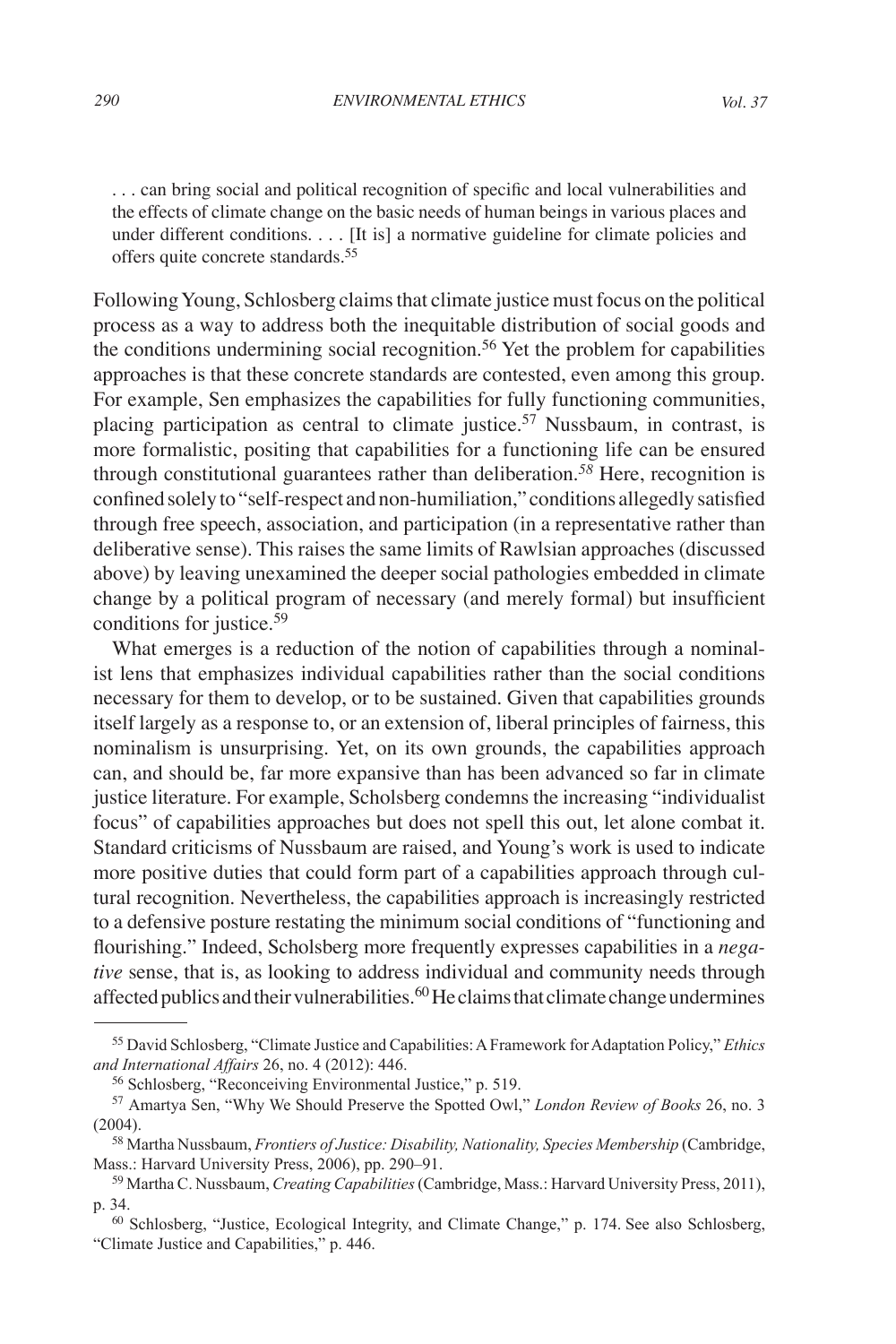"people and place" and "threatens a number of basic needs and rights" but does not push further into the examination of what "the lack of recognition of that relationship that causes the status injury faced by vulnerable communities<sup>"61</sup> actually means regarding cultural, social, and economic ways of life implicated in climate change, or how this lack of recognition of the unique needs/identities of individuals and communities is institutionalized at local, regional, and global levels. In these ways, it obscures the wider implications of climate change as a crises of human intersubjectivity. When expressed in terms of protecting vulnerable communities, capabilities approaches quickly become trapped in communitarian justifications for localized based-capabilities alone, when in fact the ethics of capabilities gestures to a commitment of universal reach. The linkage between "freedom and justice" that was present in earlier expressions of "functioning and flourishing" drops off entirely in more recent accounts of capabilities approaches to climate justice.

In this context, Honneth's recognition framework can serve to broaden the understanding of the social conditions that underlie the capabilities approach, that is, the basic environmental and climatic conditions necessary for human "functioning and flourishing" across time (intergenerational rights), place (spatial equity), and political institutionalization of participation (deliberative democracy). Indeed, as self-respect (or non-humiliation) is central to a "functioning and flourishing" life, and yet is a social achievement that can arise only intersubjectively (that is, through the mutual recognition of subjects in ethical life), without placing recognition at the forefront of its analysis, the capabilities approach pays only lip service to the normative conditions that could make their ethical commitments to the capabilities of individuals and communities actual.

### Recognition Theory and Climate Change

As I have shown in the first half of this paper, for Rawls, ethics was pre-socially defined and as the environment was largely neglected in the construction of his model—and trumped by commitments to an underlying methodological nationalism—it was difficult to situate climate justice as a practical aim. The capabilities approach was suggested as a step forward by emphasizing the basic needs of human beings in which climatic conditions could be seen as necessary conditions for "functioning and flourishing." Yet, like procedural justice, it was shown to be largely formalistic, concerned with an individualistic and minimalist account of capabilities rather than the social and relational conditions that would make these possible. As I demonstrate in this section, the radical implications of recognition theory provide a way to get to the root normative questions at the core of climate change injustice: disrespect and denigration. This approach foregrounds intersubjectivity as the key to understanding social relations in which social justice is defined in terms of mutual recognition, and looks historically to institutionalized relations of recognition that

<sup>61</sup> Schlosberg, "Climate Justice and Capabilities," p. 451.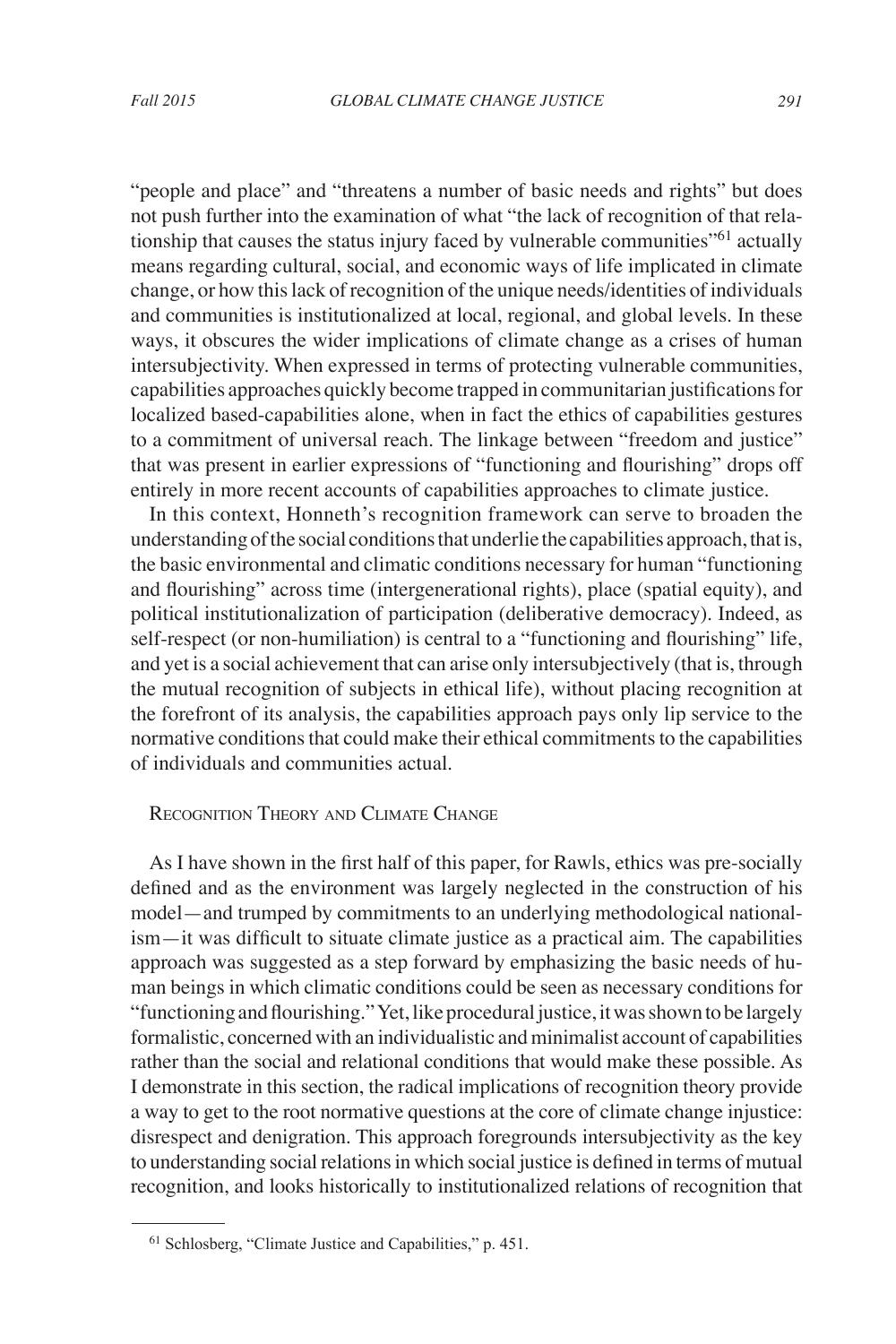either promote or hinder mutuality. Climate justice and international social struggles toward this end are seen as necessitating what Honneth defines as "the reciprocal limitation of one's own, egocentric desires for the benefit of the other."62 On this ethical grounding derived from Hegelian principles, the right of all peoples for climatic stability, and, the improvement of international negotiation mechanisms to respect the unique climatic needs of different peoples, require institutionalized practices of self-restriction through which we experience freedom in, and through, all others. This challenges our existing international institutions to contribute to the subjective capacities required by all peoples for their freedom; to provide roles and responsibilities that serve subjects as goals for self-actualisation; and provides sufficient preservation of material conditions for the reproduction of modern society.<sup>63</sup> It is particularly in this last category that climatic stability is viewed as a basic material condition for the reproduction, not only of all local communities, but international society taken as a whole.

In contrast to the increasing individualism of capabilities approaches, a regulative social ethic premised on recognition theory broadens the climate justice debate to include the cultural, social, and economic ways of life necessary to sustain a form of ethical life that the capabilities approach presupposes but cannot secure. That is, while placing "functioning and flourishing" as central to climate justice is a considerable advance, without a social theory to ground its normative presuppositions, the capabilities approach can be charged as a purely extraneous ethic, an external notion of value too far removed from society to be applicable within it. This would also explain the tendency in capabilities approaches toward individualism as they attempt to secure standards of value within a concrete particularity and, thus, ensure the determinacy of such an approach. Honneth's recognition theory, in contrast, while broadly complementary to capabilities approaches, offers important correctives as it grounds ethical concerns in the objective needs of individuals and the experience of social injustice rather than assumed capabilities. While few are yet to engage with Honneth systematically in climate justice literature,  $64$  its unique contribution leads directly to the social criticism of climate justice because Honneth claims that moral (external) forms of argumentation do not exhaust the critique of society. Rather, when a society's desires or interests have "taken a wrong turn," that is, where a "given set of social relations [have] violated the conditions which constitute a necessary presupposition for the good life" constitutes a form of social

<sup>62</sup> Honneth, "From Desire to Recognition: Hegel's Grounding of Self-Consciousness," *The* I *in* We*,*p. 17; Honneth, "Introduction," *The* I *in* We, p. viii.

<sup>63</sup> Honneth, "The Realm of Actualised Freedom: Hegel's Notion of a 'Philosophy of Right,'" in *The*  I *in* We, p. 30.

<sup>64</sup> Along with Schlosberg exceptions, include Amy Lauren Lovecraft, "Climate Change and Arctic Cases: A Normative Exploration of Social-Ecological System Analysis," in Stephen Vanderheiden, ed., *Political Theory and Global Climate Change* (Cambridge, Mass.: MIT Press, 2008), pp. 91–120; and Mathias Friman and Björn-Ola Linnér, "Technology Obscuring Equity: Historical Responsibility in UNFCCC Negotiations," *Climate Policy* 8, no. 4 (2008): 339–54.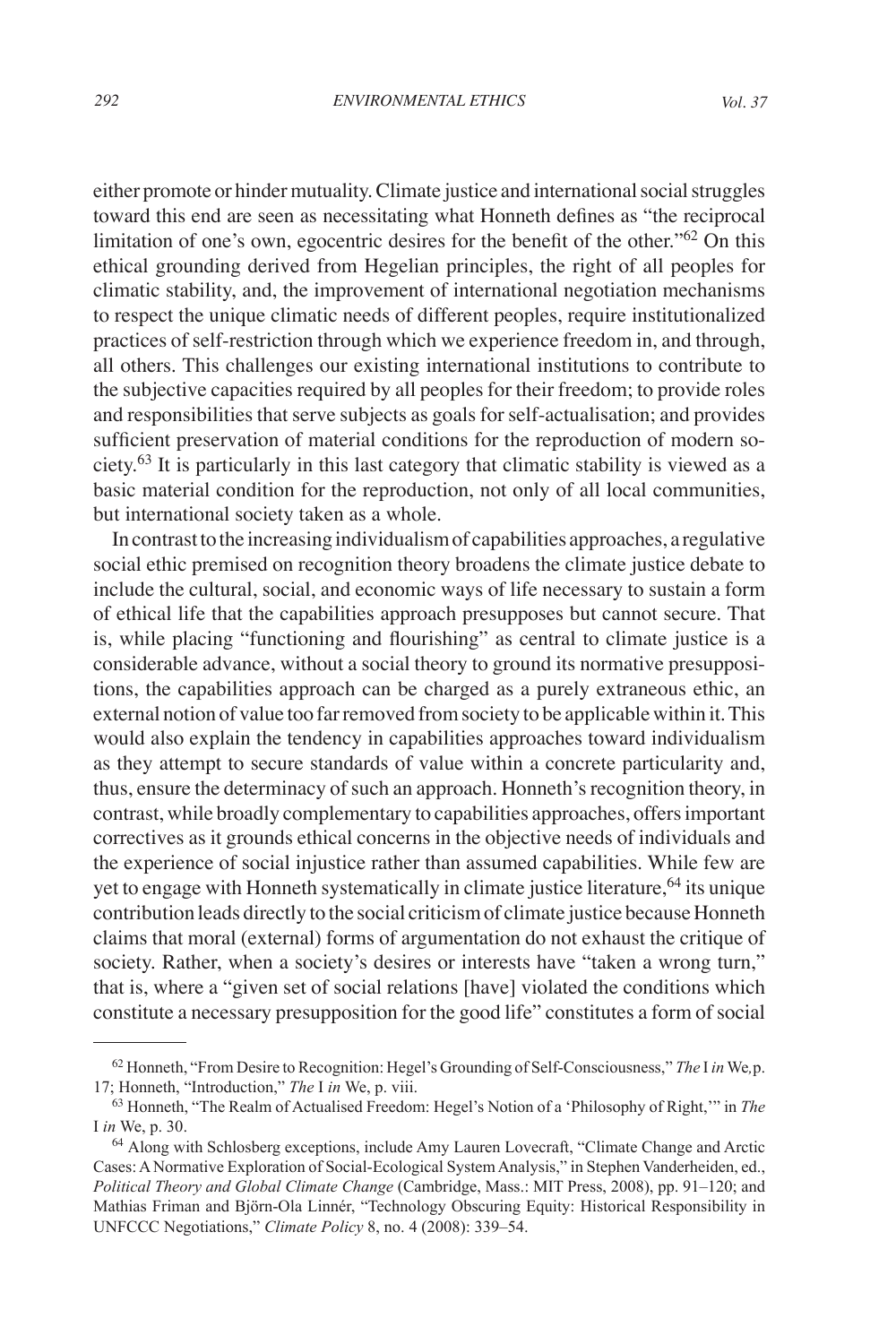"pathology" that can be readily understood and struggled against by subjects.<sup>65</sup> This provides the foundation to question and struggle against the social norms, values, and practices, that have contributed to climate change as a violation of the "necessary" conditions of leading a "good life." Expressed alternatively, the ethical system of mutual recognition places the global climate as properly basic to the social conditions worthy of humankind—and in the nomenclature of capabilities approaches, as a vital social condition that communities and individuals require to "function and flourish."

Not only does recognition theory help advance capabilities approaches, it also encapsulates and surpasses the Rawlsian approach to climate justice.<sup>66</sup> Honneth sees his work as an "elaboration" on Rawls, positing that the elements of Rawls' *Theory of Justice* that emphasize equality of opportunity, just distribution of goods, and fair possibilities to participate in the democratic political processes are all equally fundamental conditions in his ideal concept of ethical life through mutual recognition.67 Honneth admits that Rawls' notion of "justice as fairness" offers one of the most influential accounts of proceduralism (the idea that normative judgments about cooperation must be located in deliberative contexts under conditions of impartiality i.e., the "veil of ignorance"). Yet as subjects in Rawls' model are assumed utilitarian-instrumental actors, it cannot explain why human beings would be motivated to abide by principles agreed to in the "original position" because subjects must have some understanding of their intersubjective vulnerabilities to make any shared notion of justice sensical to them. Rawls attempts to offset this problem by asserting that vulnerabilities can be sufficiently addressed at the legislative level. The problem, however, is that capacities of subjects are vulnerable to injustice *before* such acts of legislative deliberation. For example, while Rawls views self-respect as a basic condition for the good life, he does not see that a commitment to protecting individuals from threats to their autonomy entails a commitment to securing the rights necessary to actualize such freedom.<sup>68</sup> Consequently, vulnerability—including vulnerabilities associated with climate

<sup>65</sup> Axel Honneth, "The Possibility of a Disclosing Critique of Society," in *Disrespect* (Cambridge: Polity, 2007), chap. 2, p. 56.

<sup>66</sup> See Nikolas Kompridis, "From Reason to Self-Realisation? Axel Honneth and the 'Ethical Turn' in Critical Theory," *Critical Horizons* 5, no. 1 (2004): 323–60.

<sup>67</sup> Joel Anderson and Axel Honneth, "Autonomy, Vulnerability, Recognition, and Justice," in J. Christman and J. Anderson, eds., *Autonomy and the Challenges to Liberalism: New Essays* (New York: Cambridge University Press, 2005), pp. 139–45. See also Axel Honneth, "Redistribution or Recognition: A Response to Nancy Fraser," in Nancy Fraser and Axel Honneth, *Redistribution or Recognition? A Political-Philosophical Exchange* (London: Verso, 2003), pp. 179–80. See Rawls, *Theory of Justice*, pp. 221–28.

<sup>68</sup> Joel Anderson and Axel Honneth, "Autonomy, Vulnerability, Recognition, and Justice," pp. 132–33. Axel Honneth (interview with Gwynn Markle), "From Struggles for Recognition to a Plural Concept of Justice: An Interview with Axel Honneth," *Acta Sociologica, Recognition, Redistribution, and Justice* 47, no. 4 (2004): 387, citing Rawls, *The Law of Peoples*, pp. 131–80.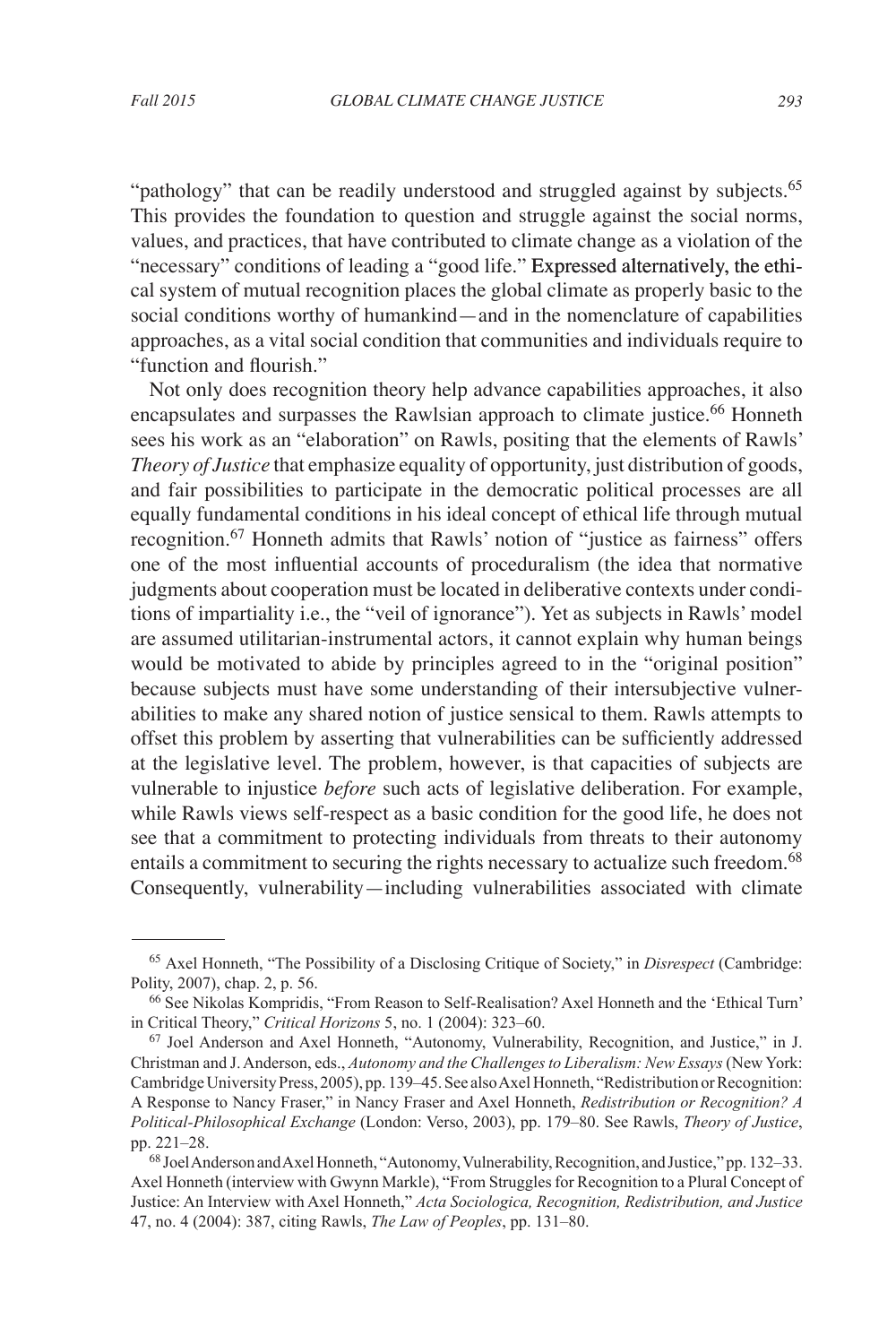change—must be accommodated in the notion of justice as a precondition. This is because the basic structures needed to protect a person's capability to form what Honneth refers to as "worthwhile life-plan" (or their "functioning and flourishing" to refer to Schlosberg once again) necessitates the securing of "primary goods" that Rawls places so much emphasis. The difference being that, for Honneth, these "primary goods" must include both the moral personality of the individual (selfrespect, legal personhood, formal equality, moral subjectivity and so on) but also other capacities (material and social conditions) that enable the person to lead a "complete life." Climate justice becomes an essential part of the primary goods of society, not merely in a limited distributional sense, but in the sense of the conditions necessary for *all* to self-actualize.<sup>69</sup> The ontological hole exposed earlier in the Rawlsian system is overcome from the outset. It is the recognition of such needs in oneself *and* in one's other that forms the basis of Honneth's ideal: mutual recognition.

The fundamental difference, then, between Rawls and Honneth pivots on the equal distributions of rights and duties, *or* the socially binding value orientations as the standard of justice.<sup>70</sup> Elaborating on Honneth's view of Michael Sandel that we have observed previously, Honneth argues that Rawls' atomistic and utilitarian conception of the subject assumes that the "good life" is something defined pre-socially and something based primarily around the rational pursuit of egoistic interests. Questions of human intersubjectivity disappear completely from Rawls' typology. To the degree that this abstracts human subjects from their "real" social context(s) and inherent intersubjectivity, prevents any meaningful engagement with climate change. Indeed, as we have seen from the models that have attempted to do so, each specific Rawlsian model struggles to make any meaningful connection between Rawls' ethical principles and climate action, instead stumbling to place climate justice within a suitable Rawlsian framework. They merely assert ideological support for Rawls above the area of concern. In distinction, Honneth's ontological position holds that human subjects are radically situated within specific notions of social value and intersubjective relations through which the representation of the individuals as an independent, solipsistic, and isolated subject becomes untenable.71 Rawls' model inevitably runs into difficulties when it begins to take into account the conditions that are necessary for the full realization of individual selfdetermination.72 This is because in the absence of any supra-contextual criterion

<sup>69</sup> See Anderson and Honneth, "Autonomy, Vulnerability, Recognition, and Justice," pp. 139–45.

<sup>70</sup> Axel Honneth, "The Limits of Liberalism: On the Political-Ethical Discussion Concerning Communitarianism," in *The Fragmented World of the Social*, ed. C.W. Wright (Albany: State University of New York Press, 1995), p. 232.

 $71$  It should be noted that Rawls seemingly concedes this point by showing that the individual "search" for the good" requires "that the social collective protect certain basic rights and a basic standard of living." See Honneth, "The Limits of Liberalism," pp. 235, 238, citing John Rawls, "Justice as Fairness: Political Not Metaphysical," *Philosophy and Public Affairs* 14, no. 3 (1985): 223.

<sup>72</sup> Ibid., p. 241.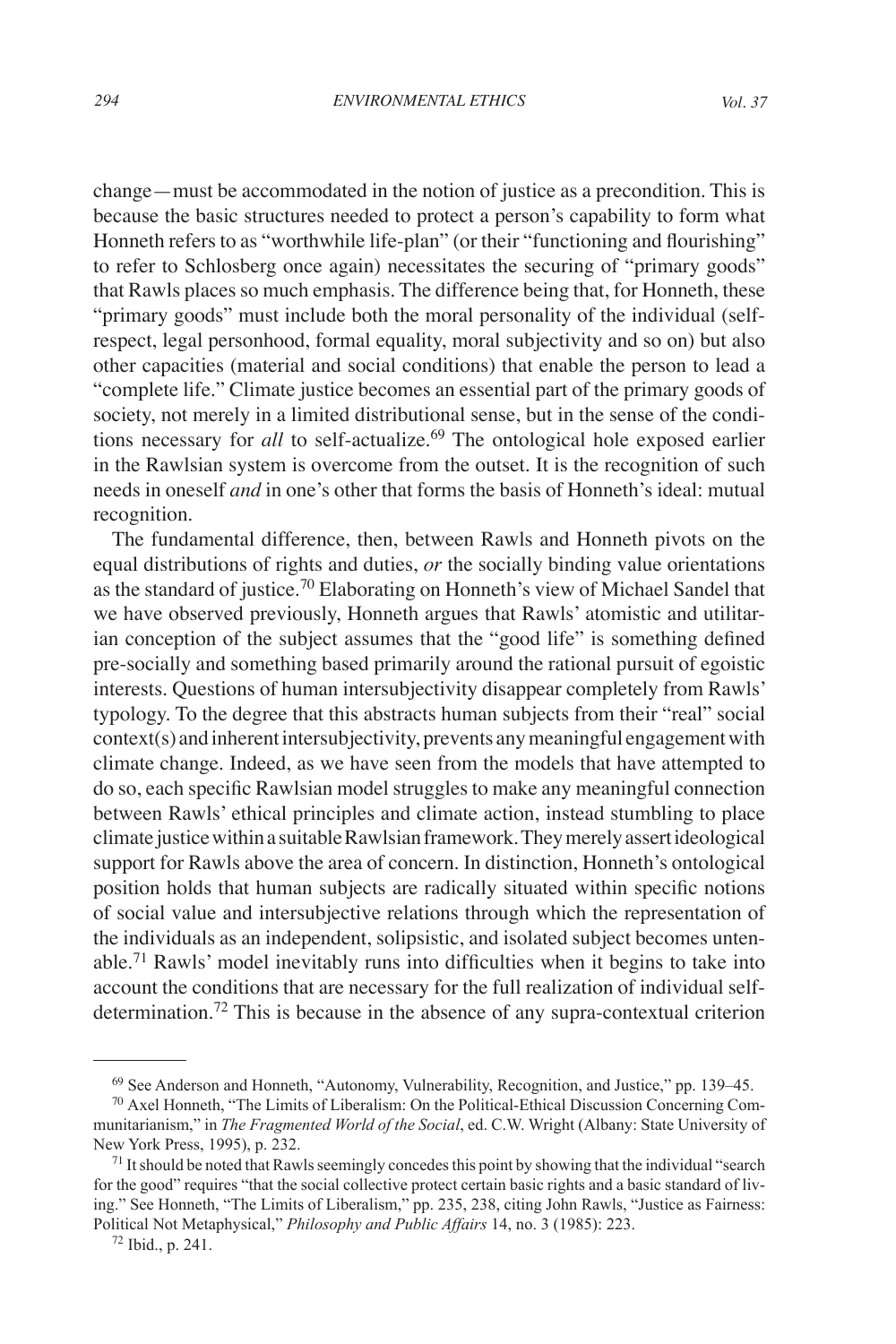from which to distinguish morally acceptable and morally objectionable concepts of the collective good, Rawls is forced to retreat to contextualist principles of morality anchored in Western, liberal, and democratic principles. But doing so raises a contradiction: a denial of universalism by relying on particularistic forms of (Western) ethical life (inclusive of rational choice, utilitarianism, and social atomization) that are then extolled as ideal. For Honneth, the only way out of this "theoretical cul-de-sac" is to adopt a formal model of ethical life that includes "all those collective notions of the good life" and is "sufficiently reflexive and pluralistic as not to violate the principle of the individual autonomy of each and every subject."<sup>73</sup> Justice is no longer merely about an abstract notion of fairness or of the just distribution of social goods/bads but turns toward the conditions of human freedom itself, that is, in giving convincing justifications "of our ethical judgments concerning the necessary requirements of a good and well-lived human life."74 It is at this point that environmental protections, including but not limited to the global atmosphere, become a crucial part of ethical life as a necessary condition for the realization of the self-autonomy (the "functioning and flourishing") of all subjects.

On this basis, Honneth offers a clear alternative to those theories of justice that take as their starting point a generally valid procedure to derive a justification of norms—an approach that Rawls' Kantianism exemplifies.<sup>75</sup> What Honneth offers is the Hegelian critique of such approaches by reinstating the importance of the "ethical" against purely (formal) "moral" criteria.<sup>76</sup> For Honneth, social justice is "measured" by its "ability to guarantee for all [its] members equally the conditions of such a communicative experience and thus enable every individual to participate in condition of undistorted interaction."77 Subjects are considered to have an interest in their interaction partners whom they expect social recognition because they are aware that their own autonomy is conditional and dependent on the autonomy of their partners. This forms the crucial aspect of Honneth's approach to mutual recognition: a subject's self-understanding develops through the recognition of other subjects as equals (that is, through mutual recognition), and concomitant ethical relations of respect, rights, and esteem, between self and other. This is not just basic or simple recognition of an "other" when we encounter them, something that is typically automatic (or unthinking). The key is *re*-cognition: a quantitatively different and more demanding act of cognition that looks to *mutuality* rather than

<sup>73</sup> Ibid., pp. 245–46.

<sup>74</sup> Honneth, "Pathologies of the Social: The Past and present of Social Philosophy," in *Disrespect*, p. 41.

<sup>75</sup> Axel Honneth, "Reconstructive Social Criticism with a Genealogical Proviso: On the Idea of 'Critique' in the Frankfurt School," in *Pathologies of Reason: On the Legacy of Critical Theory*, trans. James Ingram et al. (New York: Columbia University Press, 2009), pp. 46–47.

<sup>76</sup> Jeffrey C. Alexander and Maria Pia Lara, "Honneth's New Critical Theory of Recognition," *New Left Review* I/220 (1996): 2.

<sup>77</sup> Axel Honneth, *The Pathologies of Individual Freedom: Hegel's Social Theory*, trans. Ladislaus Löb (Princeton: Princeton University Press, 2010), pp. 26–27.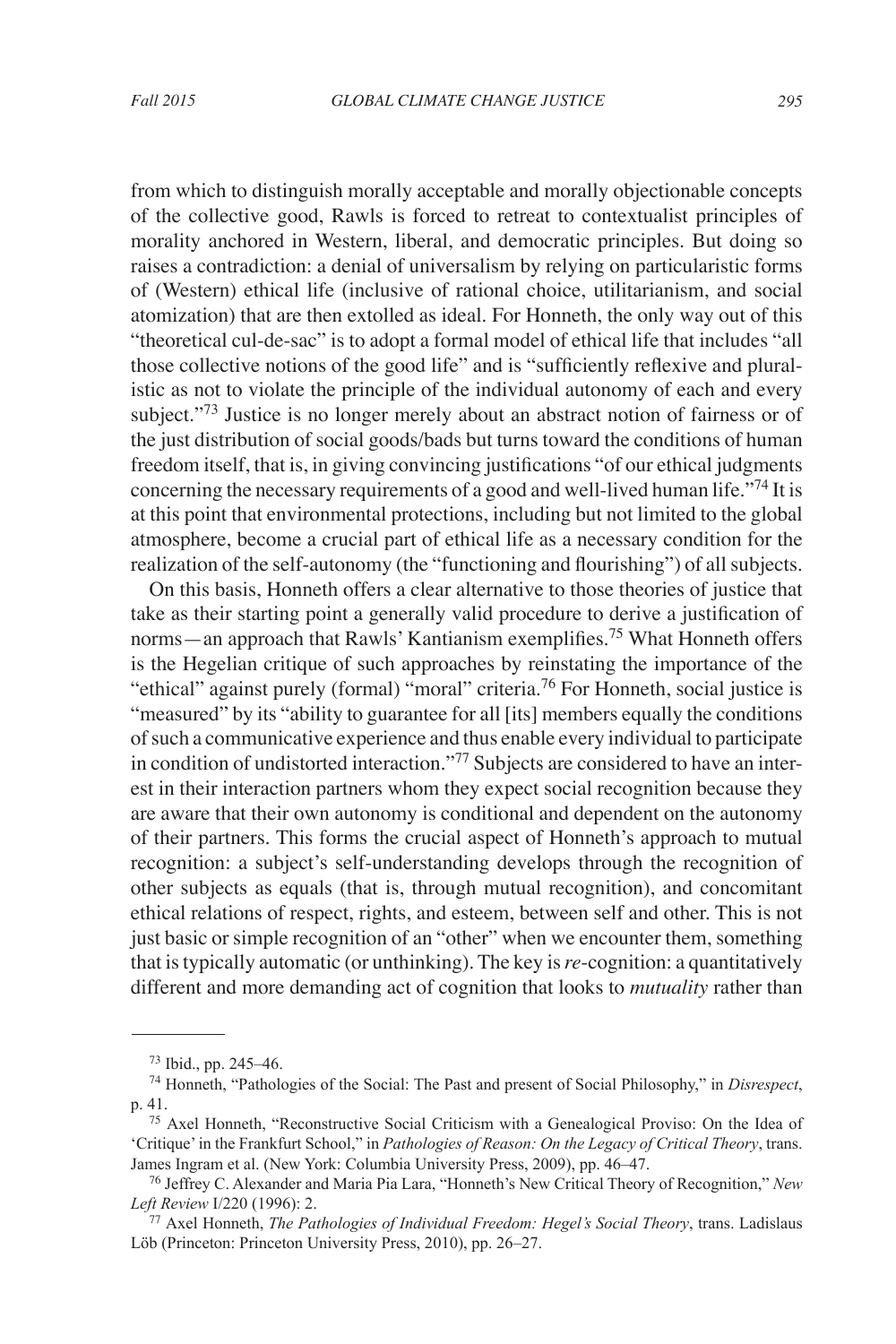just *identity* in the other.<sup>78</sup> It is the recognition (and respect) of the differences of the other and their unique needs as equal to one's own, and indeed, as fundamental to one's own autonomy, that leads to a higher conception of ethical life and one which can ground climate justice within the reciprocal, objective needs of all subjects.

It follows that societies—including international society and transnational civil society—are only legitimate to the extent that they guarantee "reliable" relations and processes of mutual recognition on the three levels necessary for positive relations to self.<sup>79</sup> The emphasis on intersubjectivity in Honneth's recognitional approach means a reconceptualization of justice toward the capacities and conditions necessary for "autonomy-sustaining relations-to-self" and "a normative theory of the recognitional basic structure of a society" that could secure the social conditions for mutual recognition.<sup>80</sup> That is, Honneth ties social justice to an ethical theory that defines the social "preconditions" that must be available for individual subjects to realize autonomy. In the words of Honneth:

The justice or well-being of a society is proportionate to its ability to secure conditions of mutual recognition under which personal identity-formation, can proceed adequately.<sup>81</sup>

The difference, then, between Rawls and Honneth is explainable not by reference only to differences in formal ethical perspectives but the respective foundational concept of self-realization that underlies the later's approaches. The imperative is to move from an emphasis on fairness and distribution to the normative conditions in which a social freedom can actualize the individual autonomy of all through social relations of recognition and respect of the unique needs and differences of others. As posited by Honneth and Titus Stahl, we can normatively evaluative the changes in the social order of recognition because relations of recognition are constitutive of the meaning of rights and distributive principles within society.<sup>82</sup> Indeed, outside of the relations of recognition questions of justice, fairness, ethicality, and distribution would simply make no sense to their participants.

The task, then, is to move from a conception of climate justice based on principles of distribution to one of creating symmetrical relations of recognition.<sup>83</sup> This is because "goods" are not self-contained but always rely on and require cooperation of other subjects—that is, autonomy is fashioned from "living relations of reciprocal

<sup>78</sup> See n. 9.

 $79$  These include self-trust (as an "object of concern"), self-respect (as a "responsible agent"), and self-esteem (as a "valued contributor" to society). These intersubjectively achieved relations-to-self are shown to arise through the ideal social conditions of "love, rights and solidarity," respectively. Honneth, "Redistribution or Recognition: A Response to Nancy Fraser," p. 173.

<sup>80</sup> Anderson and Honneth, "Autonomy, Vulnerability, Recognition, and Justice," pp. 139–45.

<sup>81</sup> Honneth, "Pathologies of the Social: The Past and Present of Social Philosophy," p. 37.

<sup>82</sup>Axel Honneth and Titus Stahl. "Wandel der Anerkennung. Überlegungen aus gerechtigkeitstheoretischer Perspektive," in A. Honneth, O. Lindemann, and S. Voswinkel, eds., *Strukturwandel der Anerkennung* (Frankfurt A. M.: Campus, 2013).

<sup>83</sup> Axel Honneth, "The Fabric of Justice: On the Limits of Contemporary Proceduralism," in *The* I *in* We, pp. 37–39.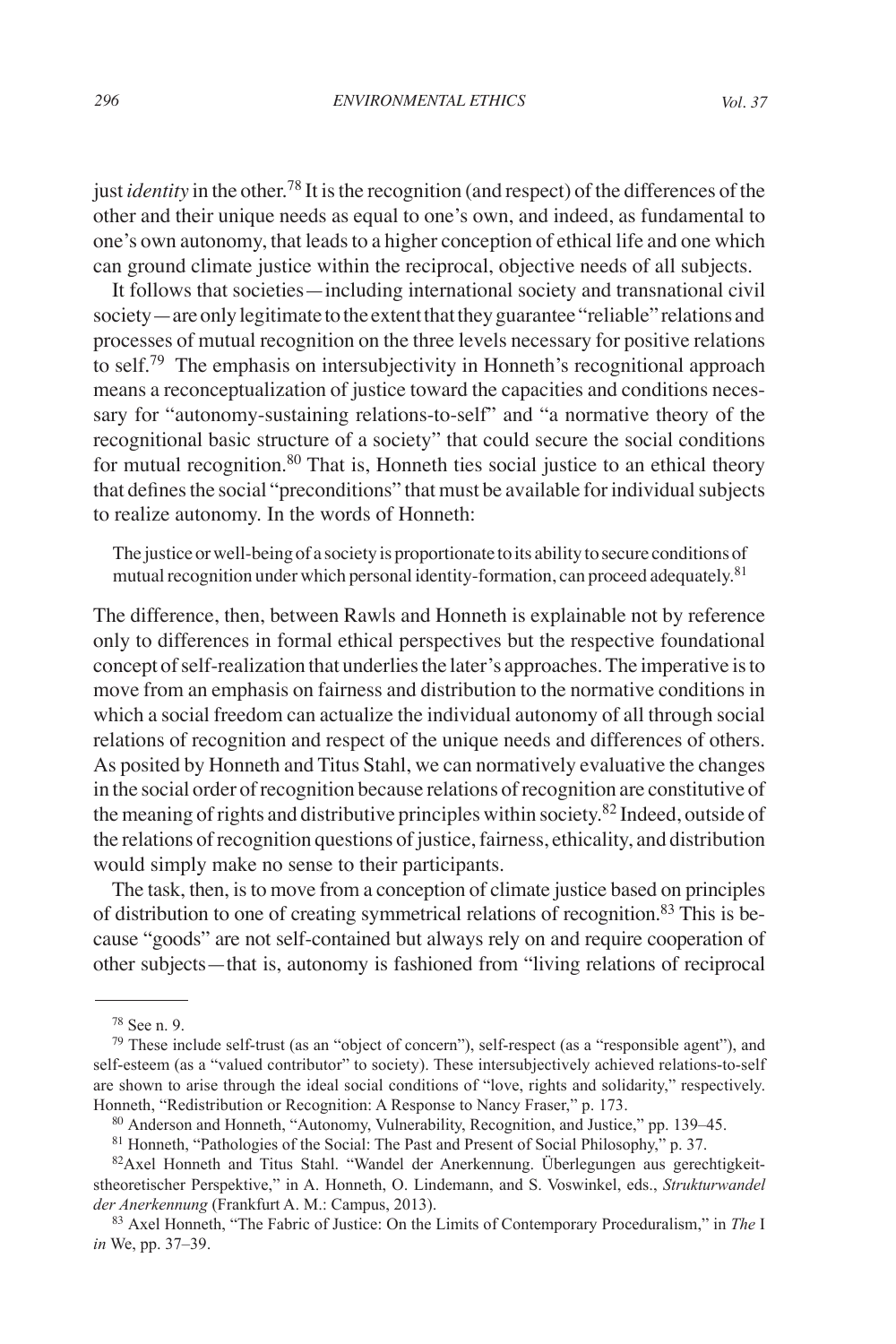recognition," the recognition of others as "as beings whose needs, beliefs and abilities are worth being realized," and *not* the "goods" themselves.<sup>84</sup> In his debate with Fraser, Honneth demonstrated recognition to be properly basic and foundational to any material redistribution and argued for a synthesis of "material" and "cultural" considerations of justice in a unified framework. For him, without any notion of the conception of the "good life" that underlies them, it is impossible to adequately criticize, or understand, any of the contemporary injustices of distribution.<sup>85</sup> Society can only ascribe distribution based on the normative worth recognized in others. This is for the simple reason that the moral horizon of a society and its processes and relations of recognition "represent historically contingent forces that influence us behind our backs."86 Consequently, inequity in distribution presupposes disrespect, a pathologized form of misrecognition. Climate change (in)justice with its inequitable distribution of benefits and burdens is then an expression of "the violation of well-founded claims to recognition"87 across international society. The connection between the vulnerabilities of climate change—and broader environmental crises—is that recognition theory seeks to reconstruct "the entire spectrum of reciprocal social relationships" as the only way to "truly disclose all the conditions under which subjects achieve autonomy."<sup>88</sup> As we recognize our own reliance in climate, so too does this necessitate reciprocal recognition of this need in others, in which climatic stability becomes a "rational" determinant of our own shared freedom. Here, "rational" refers to the Hegelian notion of "Right," i.e., those elements in social life that embody and constitute freedom.<sup>89</sup> The assumption in recognition theory is that subjects through our shared vulnerabilities to climate change, but also shared benefits of climate stability, should seek the establishment of just social relations because they are "aware that their autonomy depends on the autonomy of their partners in interaction."90

Recognition refers not just to psychological processes or ethical predispositions but social and material conditions, inclusive of supportive social infrastructure of love, rights, solidarity, but also material and institutional forms of social freedom in personal, private, and public life.<sup>91</sup> Here, climate stability and general environmental conditions are part of the "indispensable" conditions for giving persons

<sup>84</sup> Ibid., p. 41.

<sup>85</sup> Honneth, "Redistribution or Recognition: A Response to Nancy Fraser," p. 114.

<sup>86</sup> Axel Honneth, "The Fabric of Justice: On the Limits of Contemporary Proceduralism," in *The* I *in* We, p. 43.

<sup>87</sup> Honneth, "Redistribution or Recognition: A Response to Nancy Fraser," p. 134.

<sup>88</sup> Axel Honneth, "The Fabric of Justice: On the Limits of Contemporary Proceduralism," in *The* I *in* We, p. 49

<sup>89</sup> See G. W. F. Hegel, *Elements of the Philosophy of Right*, trans. H. B. Nisbett (Cambridge: Cambridge University Press, 1991), sec. 1.

<sup>90</sup> Axel Honneth, "The Point of Recognition: A Rejoinder to the Rejoinder," in *Redistribution or Recognition*, p. 259.

<sup>91</sup> The basis of social freedom is the concern of *Freedom's Right*. See Axel Honneth, *Freedom's Right* (New York: Columbia University Press, 2014).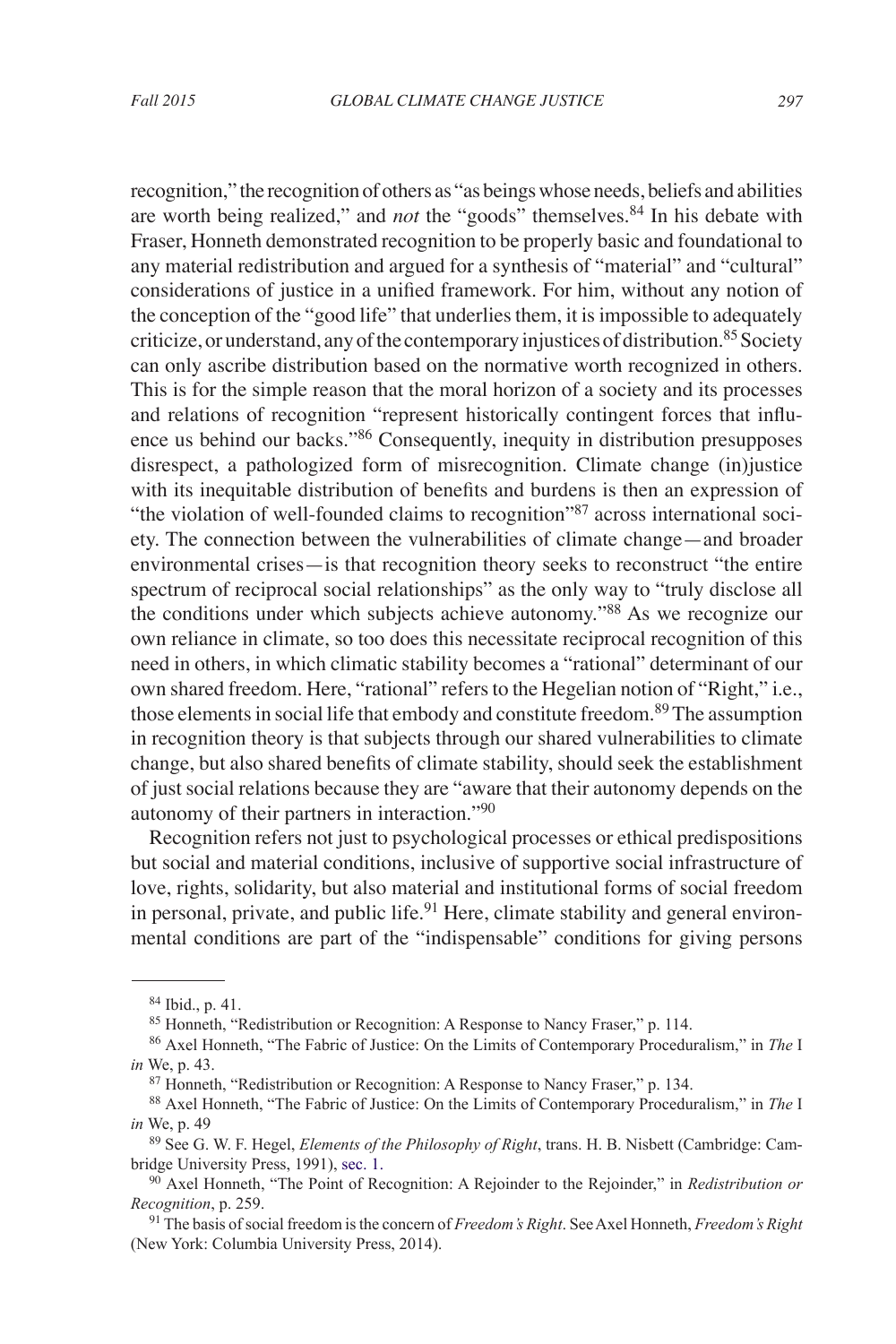the "equal chance" for autonomy—and thus relate directly to Rawls' concept of "basic goods."<sup>92</sup> Expressed otherwise, the environment, inclusive of climatic stability, is an ontological precondition of successful identity formation, through which climate change justice forms a foundational part of a "just social order." For Honneth, all individuals have an interest in establishing such a society and indeed struggle for such an order, because it is only by establishing "a just social order" that "subjects can attain the most undamaged possible self-relation, and thus individual autonomy."93

Recognition of the climatic needs of others as equal to one's own and as fundamental to one's own autonomy has significant overlaps with Holland's notion of the environment as a "meta-capability" in which a stable climate is viewed as a component of the environmental capabilities that enables all central human capabilities to *do* or to *be* (i.e., life and bodily health).<sup>94</sup> Using human capabilities in the way Nussbaum treats material things like shelter, nourishment and property, Holland posits the environmental instrumental value of the climate as a "condition of justice."95 Climate stability provides the ecological context for personal, social, material, and political relations in which the state is responsible for sustaining the ecological conditions for a "decent and dignified life."<sup>96</sup>Along similar lines to the previous discussion, for Holland, without accounting for ecological systems, the capabilities approach cannot identify what is actually necessary for achieving justice in society. Moreover, for Holland, there are corresponding international duties to offset one's carbon usage in direct relation to the level of sustainable ecological capacities of vulnerable states.<sup>97</sup>

Despite significant overlaps with elements of a recognition framework for climate justice, the limitation of Holland's approach is not just the replication of Nussbaum's minimalist content, but the neglect of the social relations that would make the "environment as meta-capability" immanent to society. Instead of such an analysis, the approach relies on the promotion of rights and civil liberties to reach this end.<sup>98</sup> The problem common to such approaches is the interpretation of autonomy as being able to be acquired through rights and moral obligations rather than concept of the social "good."99 That is, following Hegel's critique of the limits of rights, self-autonomy cannot be guaranteed only negatively but consists in "the 'objective'

 $92$  Honneth, "Redistribution or Recognition: A Response to Nancy Fraser," p. 177. See also Rawls, *A Theory of Justice,* rev. ed., chap. 2, sec. 15.

<sup>&</sup>lt;sup>93</sup> Honneth, "The Point of Recognition: A Rejoinder to the Rejoinder," p. 259.

<sup>94</sup> Breena Holland, "Environment as Meta-capability: Why a Dignified Human Life Requires a Stable Climate System," in A. Thompson and J. Bendik-Keymer, *Ethical Adaptation to Climate Change* (Boston: MIT Press, 2012), p. 156.

<sup>95</sup> Breena Holland, "Justice and the Environment in Nussbaum's 'Capabilities Approach': Why Sustainable Ecology Capacity s a Meta-capability," *Political Research Quarterly* 61, no. 2 (2008): 320. <sup>96</sup> Holland, "Environment as Meta-Capability," pp. 147, 159.

<sup>&</sup>lt;sup>97</sup> Holland, "Justice and the Environment in Nussbaum's 'Capabilities Approach," pp. 324, 329.

<sup>98</sup> Ibid., pp. 325–26.

<sup>99</sup> Honneth, *Freedom's Right*, p. 96.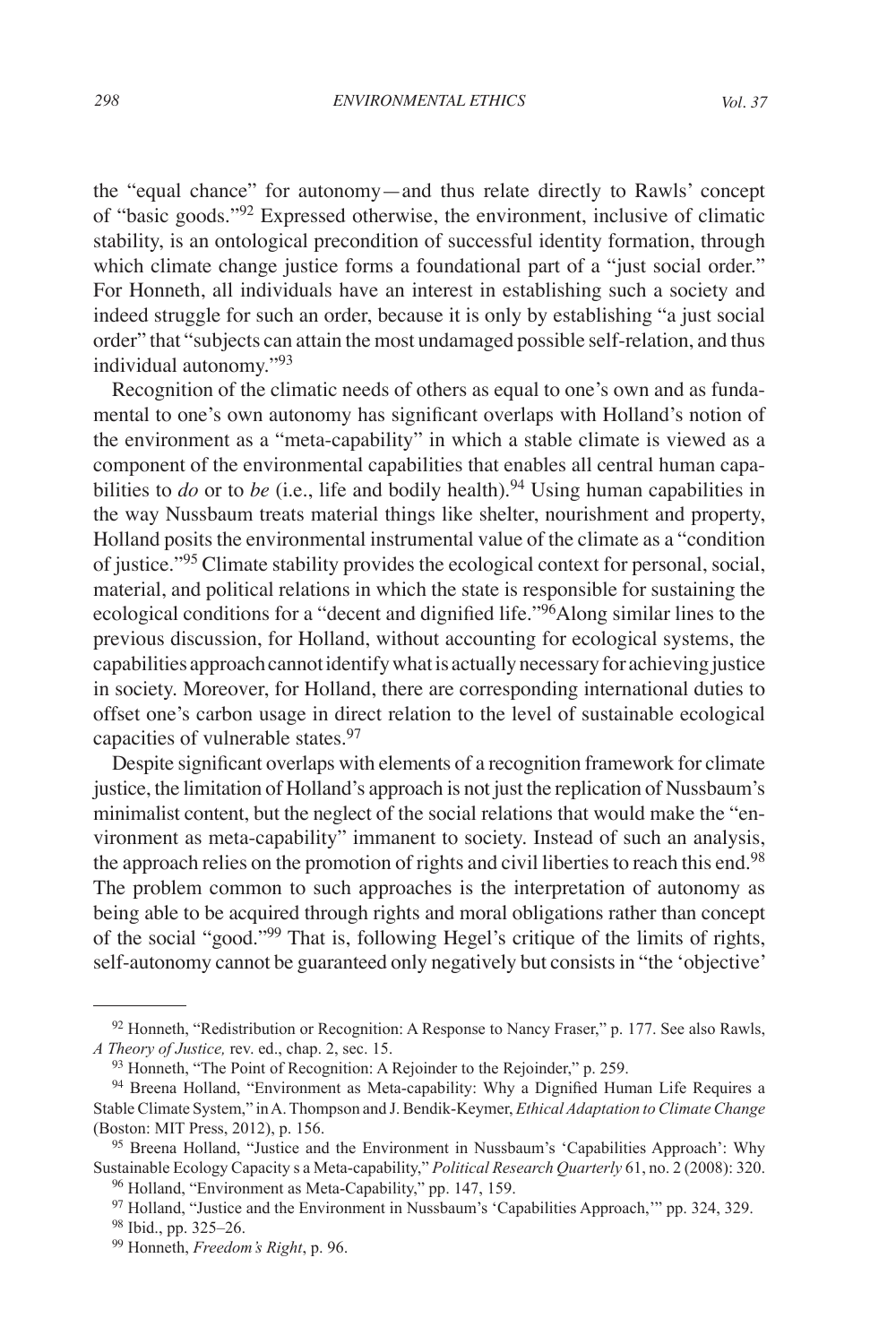circumstances of an external, social world in which individuals can grasp its features as an expression of their own personality."100 Rights seek a protective zone for the freedom of the individual and are indispensible to this end, but on their own are insufficient to achieve the conditions of self-autonomy.<sup>101</sup> The point for recognition theory is to move beyond equal environmental rights in order to commonly explore problems in a cooperative international community. The challenge is how to build such forces of solidarity that would make persons across states feel responsible for each other and to make sacrifices related to climate change.<sup>102</sup>

### CLIMATE JUSTICE AS A "STRUGGLE FOR RECOGNITION"?

Having established climate justice as a direct claim for the recognition of the needs of individuals and peoples, the question becomes how can the moral framework of international society, that is so obviously limited in communication and shared cultural norms of recognition, possibly include climate justice as a necessary conditions for self-autonomy for all? The key problem in answering this question is whether moral progress can be observed and evaluated through struggles for recognition within global social relations. Unfortunately, few have looked at this question. Here, Honneth is of little assistance as he only refers to normative claims within an institutionalized recognition order, something significantly underdeveloped in world politics.<sup>103</sup> While he has discussed some aspects of recognition in the context of international relations, he seems circumspect of the possibilities of recognition at the highly aggregated level of states. 104 Nevertheless, this does not preclude the possibility of locating recognition in world politics, even though such patterns remain weak in institutional form.<sup>105</sup> Specifically, there are at least three ways in which expanding recognition to be inclusive of environmental rights and climate justice can be made in world politics.

First, struggles by groups and individuals for recognition are (potential) sites for the progressive extension and expansion of social practices of recognition. Honneth indicates how principles of recognition, such as self-respect or self-esteem,

<sup>100</sup> Honneth, "From Desire to Recognition: Hegel's Grounding of Self-Consciousness," in *The* I *in*  We, p. 23.

<sup>101</sup> Honneth, *Freedom's Right*, p. 260.

<sup>102</sup> Ibid., pp. 274, 292.

<sup>103</sup> One could challenge Honneth's methodological nationalism as I did in Rawls' own work above. On world politics and recognition, see Volker Heins, "Realising Honneth: Redistribution, Recognition, and Global Justice," *Journal of Global Ethics* 4, no. 2 (2005): 144–46, citing Honneth, "Redistribution as Recognition: A Response to Nancy Fraser," pp. 137, 145.

<sup>104</sup> See Axel Honneth, "Recognition between States: On the Moral Substrate of International Relations," in Thomas Lindemann and Eric Ringmar, eds., *The International Politics of Recognition* (London: Paradigm, 2013), p. 33.

<sup>&</sup>lt;sup>105</sup> I have made a case for such nascent forms of cosmopolitan recognition elsewhere. See Shannon Brincat, "Cosmopolitanism: The Fourth Dimension of Recognition?" presented at the International Studies Association (ISA) Annual Convention, San Francisco, 2–6 April 2013.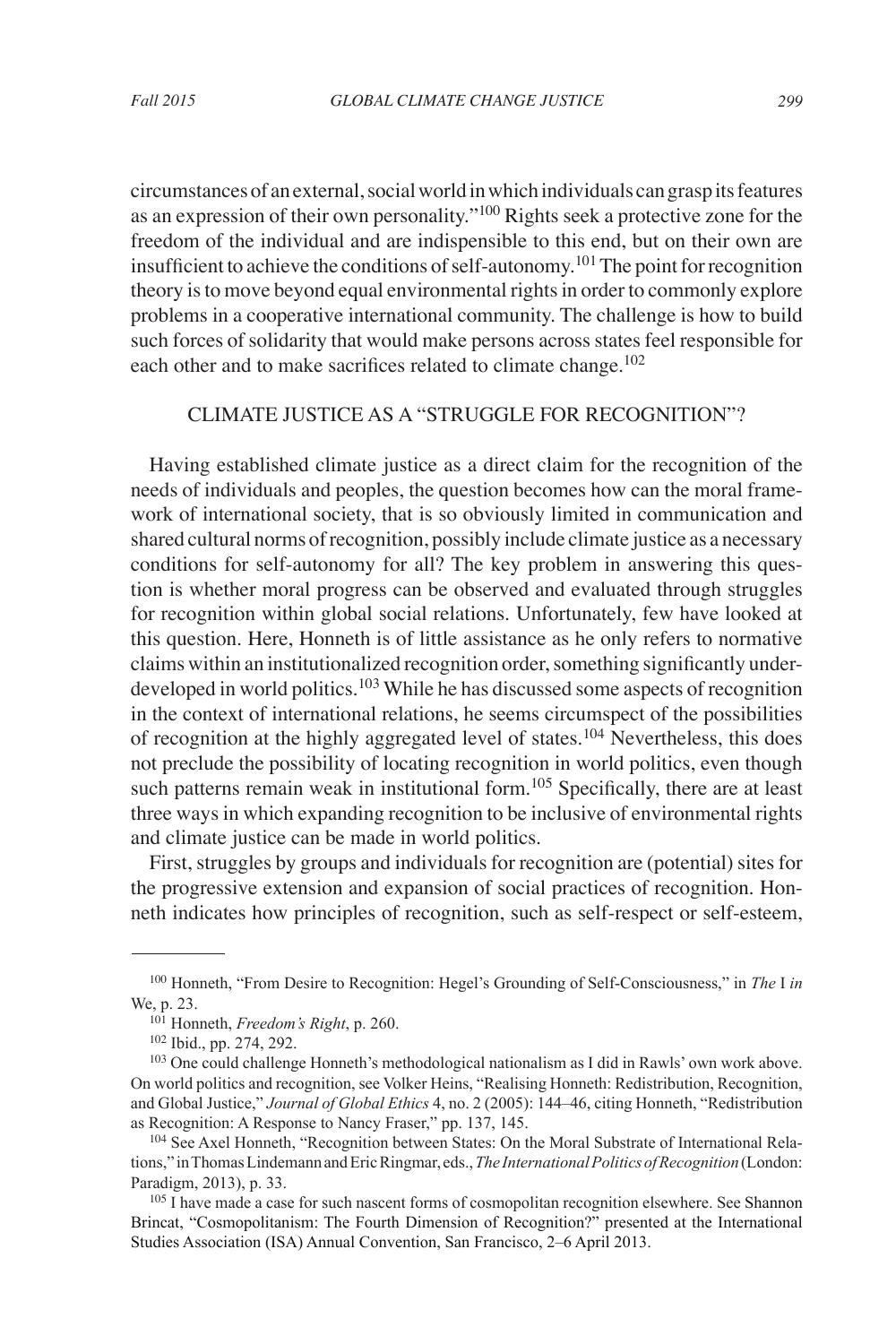can be extended in terms of the actual content of what is to be recognized, and, by expanding the circle of those who are recognized as social members. That is, struggles for recognition can result in a process of individualization (the increase of opportunities to legitimately articulate parts of one's personality, i.e., through the extension of legal rights) and also a process of social inclusion (i.e., by expanding the circle of inclusion in society and the qualities/attributes that are to be esteemed). Climate justice would imply progress across both axes, involving extension of what is considered environmentally necessary for human freedom as a vital human need and in expanding those included as requiring environmental protection and stability as a vital human need.<sup>106</sup> Within this dialectic, there is an open-ended, non-deterministic possibility for moral progress through social struggle whereby individuals/groups can raise neglected needs for moral consideration and struggle for enlarging the evaluative horizon of society *and/or* struggle for expanding the content of individual and collective ways of life to be respected and esteemed.<sup>107</sup> Legitimate claims in struggles over climate justice are those likely to result in a "gain" for individuality and/or social inclusion.<sup>108</sup> Climate justice that promotes participation/deliberation, respect for diverse community needs, securing the environmental conditions for human flourishing, along with rights-based and distributive claims of responsibility, would be aspects of climate justice consistent with struggles for recognition. For example, in the worsening variability of climatic conditions for Arctic peoples that threatens traditional ways of life—from reindeer pastoralism to continued life on traditional lands—we can observe social struggles for climate justice that emphasize recognitive dimensions including claims for rights, respect, and esteem of unique and vulnerable ways of life that include, but surpass, any distributive or rights-based framework.<sup>109</sup>

Second, and related to the extension and expansion of spheres of recognition, climate justice involves threats to individual and collective autonomy in the form of disrespect. Honneth states that any social environment that is hostile to what an individual considers meaningful is demoralizing and therefore that social justice committed to protecting the autonomy of individuals must protect against such threats of denigration from wherever they emerge.<sup>110</sup> This opens up the possibility for conceptions of environmental rights and climate stability to be included as necessary conditions for individual autonomy because overcoming the denigration of forms of life along cultural, ethnic, and gendered lines has been documented as crucial to successful processes of identity-formation in the work of Piaget, Mead,

<sup>106</sup> Axel Honneth, "Redistribution or Recognition: A Response to Nancy Fraser," pp. 184–85, 187. <sup>107</sup> Honneth, "Recognition as Ideology," in *Recognition and Power: Axel Honneth and the Tradition* 

*of Critical Social Theory*, ed. B. van den Brinkand and D. Owens (Cambridge: Cambridge University Press, 2007, pp. 340–41.

<sup>108</sup> Honneth, "Redistribution or Recognition: A Response to Nancy Fraser," pp. 186–87.

<sup>109</sup> For an account of such struggles, see E. A. K. Warner and R. S. Abate, eds., *Climate Change and Indigenous Peoples: The Search for Legal Remedies* (Cheltenham: Edward Elgar, 2013).

<sup>110</sup> Anderson and Honneth, "Autonomy, Vulnerability, Recognition, and Justice," pp. 136–37.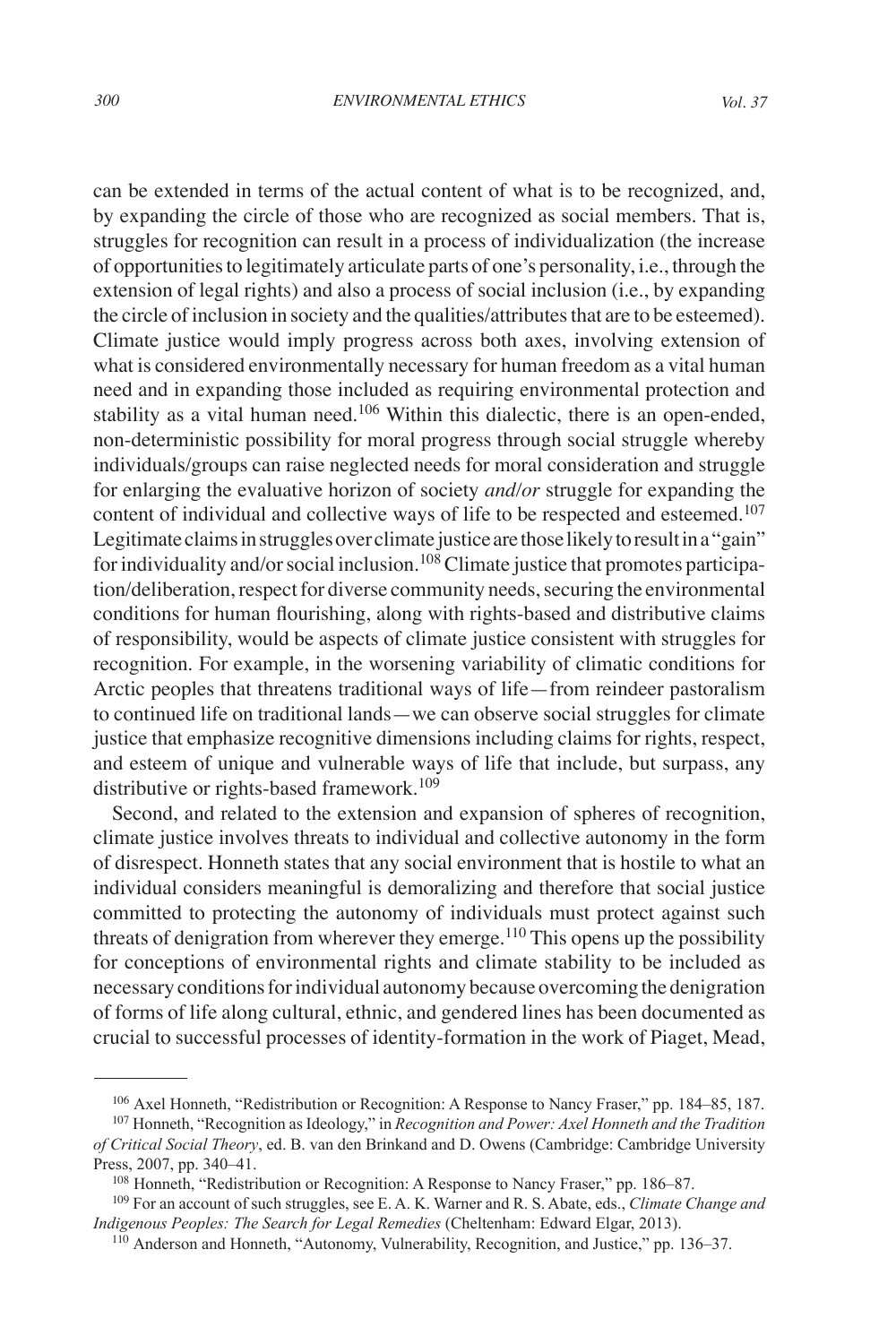and Honneth. Moral injustices arise whenever human subjects are denied the recognition they "feel they deserve" and which forms the catalyst for struggles for recognition.111 Disrespect thus constitutes what Honneth calls the "systematic key" to comprehending patterns of social recognition that generates justified demands on the way "subjects treat each other."<sup>112</sup>

The question here becomes one of determining within the discourses of climate justice whether the existing moral vocabulary confirms these features of Honneth's recognition theoretic—something *prima facie* evidenced in the language of international debates that are replete with concerns of fairness and respect, intergenerational justice, and the fundamental equality of peoples.<sup>113</sup> In this context, we can also observe institutionalized patterns of disrespect at the level of international negotiations in how states treat each other. A key example is offered in the Copenhagen Accord that manifested disrespect both in its enactment procedure and its active clauses. On procedural terms, the agreement worked against multilateralism, being drafted by only a select group of nations to the exclusion of other member states. Not only were these negotiations non-transparent, most other national delegations had not even seen the document before it was announced. Its active clauses were non-binding with no enforceable undertakings adopted nor binding emissions targets secured. Moreover, it had a coercive component in that developing states that did not sign the accord were then not eligible to access funds for mitigation programs.<sup>114</sup> In the wake of Wikileaks that exposed U.S. involvement in spying, threats, and promises of aid in order to shore up support for the Copenhagen Accord, Pablo Solon, Bolivian ambassador to the UN in New York, described this problem as a pathology of disrespect:

What is of concern to us all is that this type of diplomacy is exercised in a multi-state process. One country, because of its economic power, is resorting to blackmail. This is not a negotiating process between countries who respect each other. It's an imposition.<sup>115</sup>

What this example makes clear is that global material inequalities may reflect forms of distorted recognition (or *mis*recognition) in which the fundamental equality of peoples are disrespected and obstructed, both in their ability to participate and in

<sup>111</sup> Axel Honneth, "The Social Dynamics of Disrespect: On the Location of Critical Theory Today," in *Disrespect*, p. 71.

<sup>112</sup> Honneth, "Preface," in *Disrespect*, pp. xii–xiii.

<sup>113</sup> In particular, one could look to Article 3.1, *United Nations Framework Convention on Climate Change* (1992) that employs this language openly.

<sup>114</sup> This was of concern in the vague language of the Copenhagen Accord of COP 15, 2009, regarding the setting up of the Green Climate Fund and the pledges by developing states of \$30 billion by 2012, and \$100 billion by 2020 for assisting developing states mitigation projects. For most recent updates, see COP 19: UNFCCC, FCCC/CP/2013/10/Add.1 (http://unfccc.int/resource/docs/2013/cop19/eng/10a01. pdf#page=14).

<sup>115</sup> Suzanne Goldenberg and John Vidal, "U.S. Envoy Rejects Suggestion that America Bribed Countries to Sign Up to the Copenhagen Accord," *The Guardian*, 7 December 2010.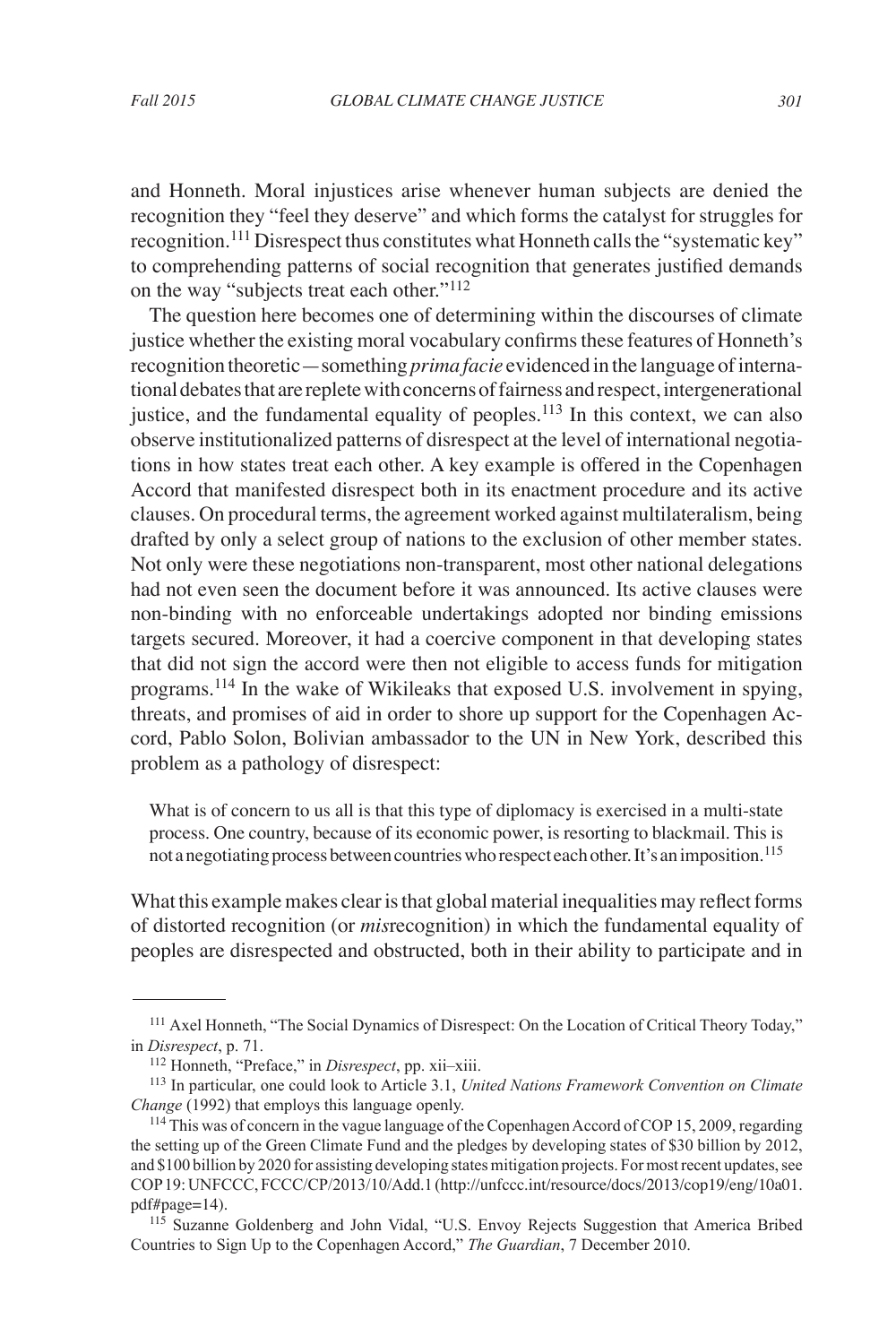the manner in which their uniqueness is recognized. Disrespect and inequality are two sides of the same process that engenders non-cooperation. Timmons Roberts and Bradley Parks have shown that it is the fact that core, industrially advanced, states have the highest per capita levels of greenhouse gas emissions (and a history of the highest use of fossil fuels) and the periphery the lowest emissions but the highest incidences of climate change related catastrophes, that is primarily responsible for the mistrust between nations.<sup>116</sup> As the core is seen to "owe" the periphery an ecological debt for environmental damage that continues to go unrecognized by the former, constitutes a clear example of fundamentally distorted processes of recognition, one that is responsible for the major fault line in climate change debates at the international level.

In the place of such institutionalized forms of misrecognition, Honneth argues for an "internal" conception that would displace this hierarchical imposition toward a genuine form of plurality where each member—and their unique desire for "self-esteem"—are taken as the suitable normative basis for society and relations in community.117 While the Copenhagen Accord represents the failures of international climate negotiations, there are some positive examples now linking stable processes of recognition and workable international policy outcomes. For example, Markandya has argued that what is critical to the success of any climate action are the issues of trust and fairness in sharing the burdens of costs that places relations of trust (recognition) as essential to policy success.<sup>118</sup> In the same vein, the "Greenhouse Development Rights" framework of Paul Baer et al. is one based on notions of recognition and respect that are subsequently directed to distribution issues. Here, the link has been made between an acknowledgement of the rights owed to all peoples and equitable burden-sharing based on the grounds of responsibility, capacity, and recognition.<sup>119</sup>

As we have seen, relations of recognition in the spheres of love, law, and solidarity are preconditions of the pursuit of the good life for, and with, all others in just institutions, and hence, this intersubjective structure of freedom leads to the necessity of mediating institutions that "inform subjects in advance about the interdependency of their aims."120 Recognition here pushes for institutional reform at the international level, for if climate justice is to be secured, it "must entail granting all members of society the opportunity to participate in institutions of recognition."121 Only through the equal participation of vulnerable communities

<sup>116</sup> See Timmons J. Roberts and Bradley C. Parks, *A Climate of Injustice: Global Inequality, North-South Politics, and Climate Policy* (Cambridge, Mass.: MIT Press, 2007), p. 229.

<sup>117</sup> Honneth, "Post-traditional Communities: A Conceptual Proposal," in *Disrespect*, p. 261.

<sup>118</sup>Anil Markandya, "Can Climate Change be Reversed under Capitalism?" *Development and Change* 40, no. 6 (2009): 1139–52.

<sup>&</sup>lt;sup>119</sup> Paul Baer, Tom Athanasiou, Sivan Kartha, and Eric Kepm-Benedict, "The Greenhouse Development Rights Framework: Drawing Attention to Inequality within Nations in the Global Climate Policy Debate," *Development and Change* 40, no. 6 (2009): 1121–38.

<sup>120</sup> Honneth, *Freedom's Right*, p. 65.

<sup>121</sup> Ibid., p. 61.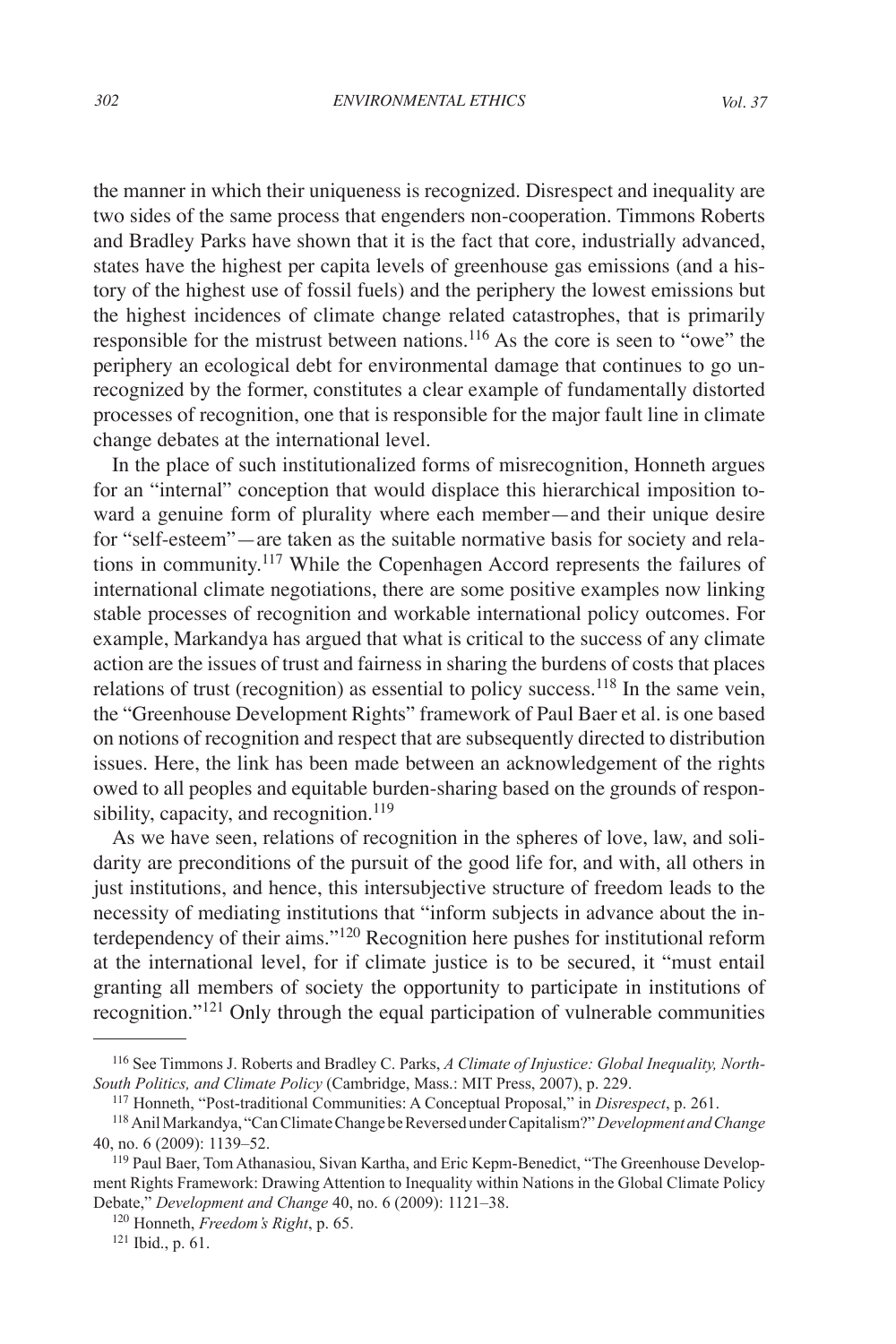can the potential harmful impacts of climate change hope to be avoided through discursive negotiations that embody the recognition of the unique needs for selfautonomy of such peoples. The institutional limitations of the international public sphere are not only the relative weakness of existing structures for deliberation, and their capture by powerful interests and dominant states, but how they embody fracturing and exclusionary mechanisms, legally or informally, that isolate certain peoples, exclude specific needs, and hinder participation. So the failure of existing climate change negotiations is not only found in their inability to deal effectively with the crisis, but also by the rejection of the legitimacy of such forums for many of those communities threatened by climate change. For recognition theory, these shortcoming can only be overcome through democratic negotiations with the participation of all.122 Despite the lack and underdevelopment of discursive mechanisms and spaces for negotiation at the international level, the fact that we are far from an ideal international public sphere that embodies the "democratically negotiated will of the people in an intelligent and pragmatic manner," $^{123}$  there are nevertheless hopeful signs. For Honneth, the "formation of largely de-hierarchical publics on a global scale" are helping to overcome the stratification of the international public sphere and here we have any number of nongovernmental organizations promoting climate justice that are "trailblazers" in the "transnational communicative communities."<sup>124</sup>

The third and perhaps most fundamental linkage between recognition and climate justice is the emphasis on climatic stability as a vital human need. That is, as recognition is concerned with the conditions of individual freedom, climatic stability is cast as something properly basic in the social conditions necessary for self-actualization. Here, struggles for a stable climatic environment as a principle of freedom could fall under the sphere of both "rights" and "solidarity," that is, as a form of right owed equally to all *and/or* as a necessary precondition for the effective articulation of one's capacities/abilities in international society. As Honneth has argued, rather than a single, elementary form of recognition amenable to all, individual autonomy can only be guaranteed through a "multiplicity of forms of recognition, whose particularities vary according to the respective layer of personality to be affirmed."<sup>125</sup> This shows that Honneth's approach does not serve as a restriction to the desideratum of normative openness, transformability, and contestation in climate justice debates. Rather, it raises the possibility of elaborating the normative content of the features that are "desirable" or that may be "legitimately expected" in intersubjective relations that can, and will, vary across time and place.<sup>126</sup> Here, a broad interpretation of what Honneth refers to as the importance of the "social

<sup>122</sup> Ibid., p. 187.

<sup>123</sup> Ibid., pp. 304–05.

<sup>124</sup> Ibid., p. 300.

<sup>125</sup> Honneth, "Rejoinder," in *Recognition and Power*, p. 351.

<sup>126</sup> Honneth, "Between Aristotle and Kant: Recognition and Moral Obligation," in *Disrespect*, p. 130.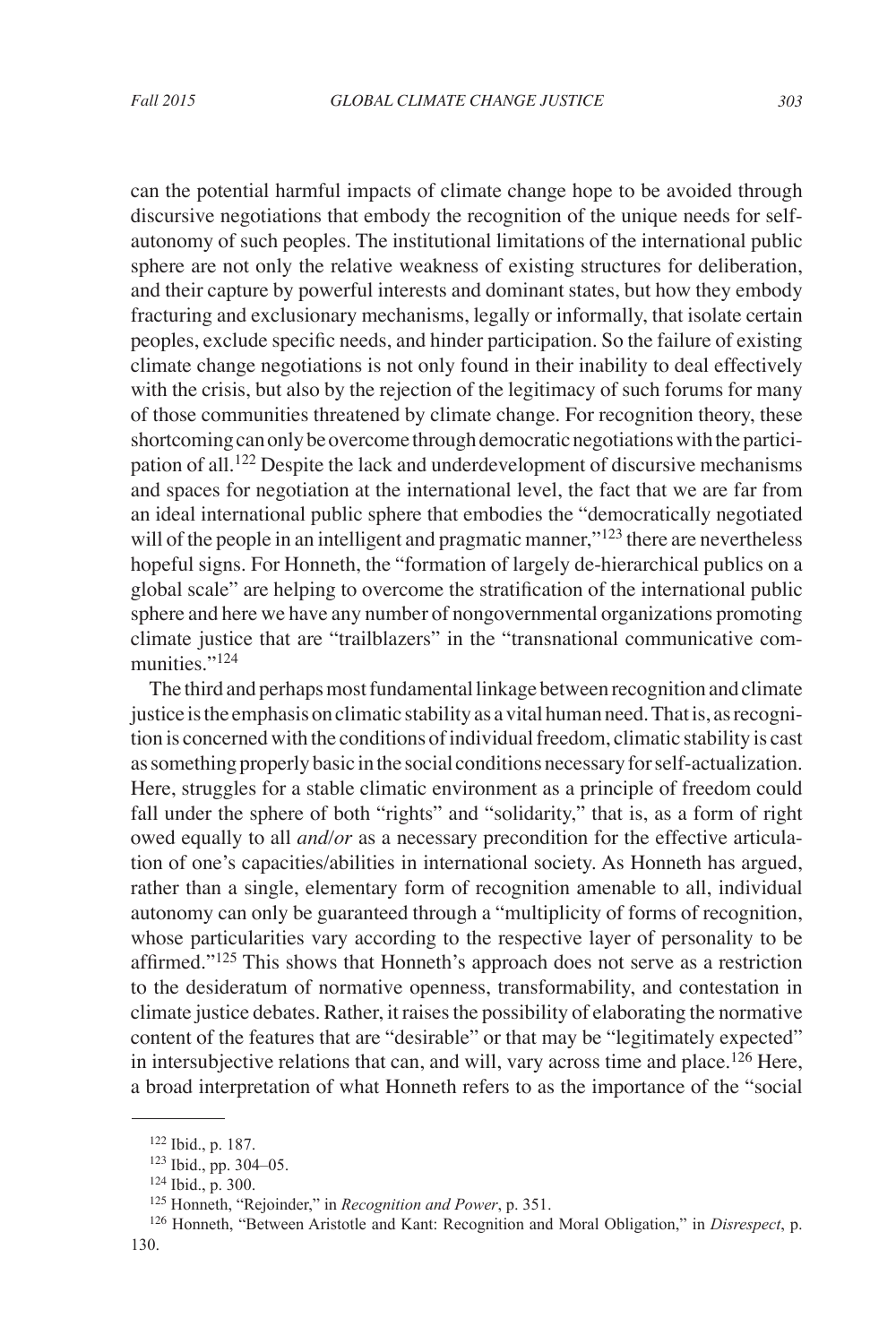environment" becomes evident as to include a vast array of conditions for autonomously leading one's own life, dependent as they are on the establishment of relationships of mutual recognition inclusive of legally institutionalized relations of equality and respect, networks of solidarity with members of community and, arguably, environmental and climate stability as a precondition.<sup>127</sup>

In this context, recognition offers a unique means to engage with climate change as a specific form of harm, raising specific duties to vulnerable communities and intergenerational obligations. For Honneth, harm revolves around those social injustices that depreciate "the social value of forms of self-realization."<sup>128</sup> Accordingly, some writers in environmental ethics have linked climate change to cosmopolitan harm conventions as a practical extension of the negative duties to not cause distress, suffering, and damage as owed *equally* to both insiders and outsiders.129 Such cosmopolitan forms of recognition are integral to the functioning and legitimacy of international society despite the fact that recognition theory (as it is currently formulated) is unduly bounded by the state and domestic considerations. Such an argument could then resonate with the landmark declaration in the 1992 United Nations Framework Convention on Climate Change (UNFCCC) that anthropogenic climate change was a "common concern of mankind," effectively linking cosmopolitan justice with climate change. Whereas the Rawlsian framework, as I have shown, restricted obligations owed to burdened societies and made binding obligations only to future generations within the national community, from the standpoint of recognition we need not know the identities or preferences of those in different spatial locales or the future to justify the need to protect the conditions basic to human "functioning and flourishing" or self-actualization. At this point, we come full circle to the concerns of capabilities approaches that view equality as actively fostering basic capabilities and therefore seek the preservation of the environment for future generations in order to retain the "substantive freedom to be healthy, well fed, and well clothed."<sup>130</sup> The link between the necessary material and ethical conditions of freedom bridge the Honnethian understanding of justice with capabilities literature. In so doing, climate justice debates shift from formal principles of fairness, distribution, and rights to those engaged with the global conditions necessary for human "functioning and flourishment," or what Honneth would call "justice as freedom."

<sup>127</sup> Joel Anderson and Axel Honneth, "Autonomy, Vulnerability, Recognition, and Justice," pp. 131–32; Honneth, "Justice as Institutionalised Freedom," p. 196.

<sup>128</sup> Axel Honneth, "Recognition or Redistribution? Changing Perspectives on the Moral Order of Society," *Theory, Culture, and Society* 18, nos. 2–3 (2001): 49.

<sup>&</sup>lt;sup>129</sup> The limitation with Elliott's account is that it also tends to focus on distributional concerns, i.e., a focus on disproportionate consumption of resources, impact (i.e., displacements), and exclusion from structures of environmental governance. See Lorraine Elliott, "Cosmopolitan environmental harm conventions," *Global Society* 20, no. 3 (2006): 345–63, esp. pp. 348–49.

<sup>130</sup> Page, *Climate Change, Justice and Future Generations*, p. 70.